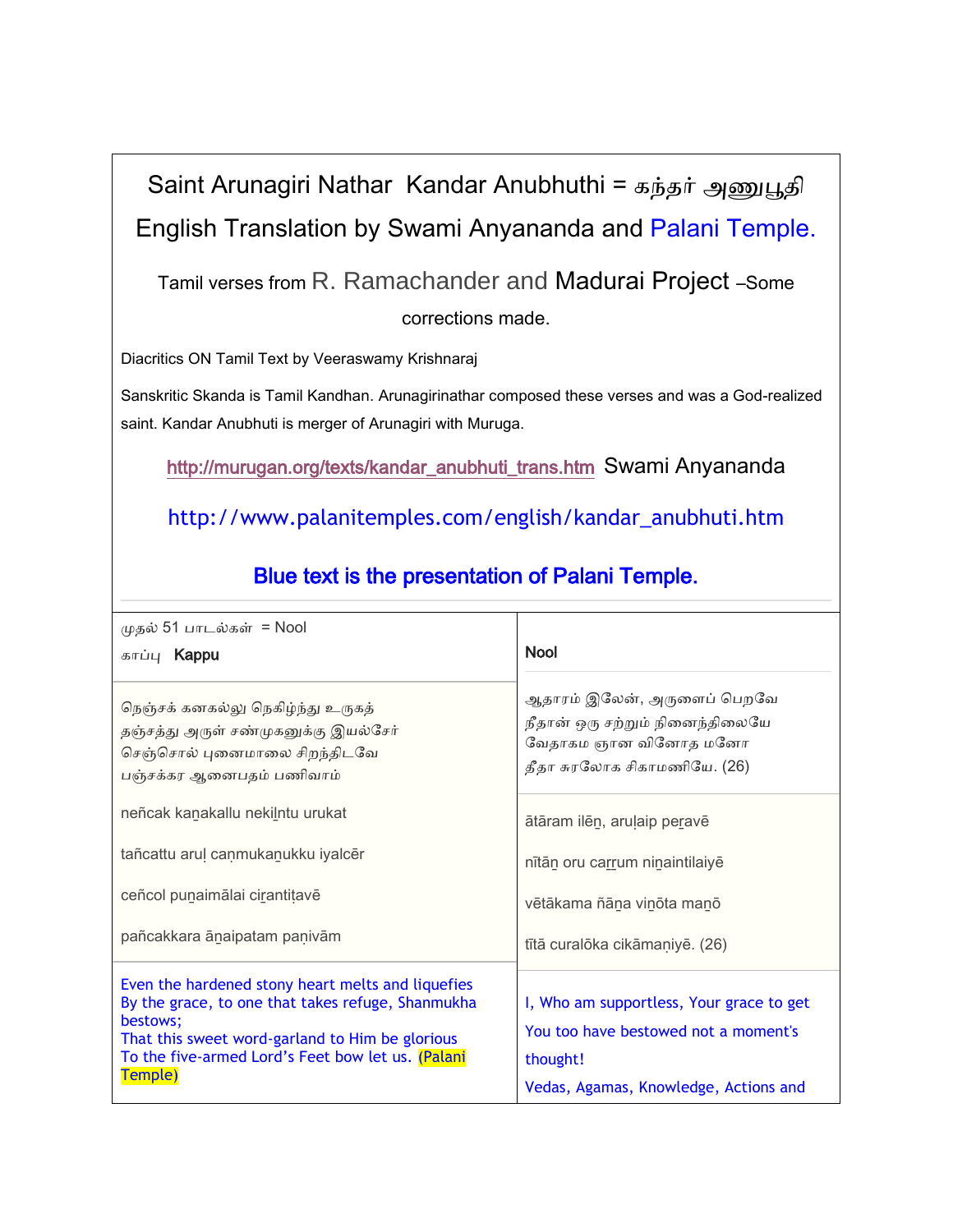| "Let us bow to the Lotus-Feet of the Five-armed Lord                                                            | the Mind even, -                                                                |
|-----------------------------------------------------------------------------------------------------------------|---------------------------------------------------------------------------------|
| (Sri Vighneshvara) for the renown of this garland<br>(Kanthar Anubhuthi), knit of beautiful Tamil language,     | Transcending these art Thou, O Crest-                                           |
| to Lord Shanmukha, Who, on the one that takes refuge<br>in Him, showers His Grace that liquefies and melts      | Jewel of Heaven!                                                                |
| even a hardened stony heart." (Palani Temple)                                                                   |                                                                                 |
|                                                                                                                 | "O Lord, the Crest-Jewel of Devaloka! Who                                       |
| By surrender to Lord Shanmukha, His Grace Will                                                                  | art beyond (the reach of) the Vedas,                                            |
| make the hard stony mind melt and flow.                                                                         | Agamas, (intellectual) knowledge,                                               |
| The flow of chaste literary words in His praise                                                                 | (physical) activity and mind! I am                                              |
| Into Garlands of Songs, we will entwine                                                                         | supportless, O Lord! (Yet) Thou hast not                                        |
| And bowing to the holy feet of the elephant-faced God                                                           | thought, even for a moment, of my                                               |
| Of five hands, we shall pray they attain fame. Swami                                                            | receiving Thy grace (to have God-                                               |
| Anyananda                                                                                                       | Experience)!" (Palani Temple)                                                   |
| நூல்                                                                                                            | I have no basis to receive Your grace nor                                       |
|                                                                                                                 | hast Thou thought of me for a moment. Oh                                        |
| ஆடும் பரி, வேல், அணிசேவல் எனப்                                                                                  | Crest Jewel of Devaloka! Thou who art                                           |
| பாடும் பணியே பணியா அருள்வாய்                                                                                    | known by Vedas, Agamas and Wisdom, Art,                                         |
| தேடும் கயமா முகனைச் செருவில்                                                                                    | yet beyond them, uncomprehended by the                                          |
| சாடும் தனி யானை சகோதரனே. (1)                                                                                    | wonderful mind. (26) Swami Anyananda                                            |
|                                                                                                                 |                                                                                 |
|                                                                                                                 |                                                                                 |
| āțum pari, vēl, anicēval enap                                                                                   |                                                                                 |
|                                                                                                                 | மின்னே நிகர் வாழ்வை விரும்பிய யான்,                                             |
| pātum paņiyē paņiyā aruļvāy                                                                                     | என்னே விதியின் பயன் இங்கு இதுவோ?                                                |
| tēțum kayamā mukanaic ceruvil                                                                                   | பொன்னே மணியே பொருளே அருளே                                                       |
|                                                                                                                 | மன்னே மயிலேறிய வானவனே. (27)                                                     |
| cātum tani yānai cakōtaranē. (1)                                                                                |                                                                                 |
|                                                                                                                 | minnē nikar vālvai virumpiya yān,                                               |
| The dancing Peacock, Vel, and the beautiful Cock                                                                | ennē vitiyin payan inku ituvō?                                                  |
| Thus, to sing, grant me this service as my holy task;                                                           |                                                                                 |
| O Brother of Vinayaka peerless! Who in battle kills,                                                            | ponnē maniyē porulē aruļē                                                       |
| The searching Asura, Gajamukha, with face elephant's.                                                           | mannē mayilēriya vānavanē. (27)                                                 |
| (Palani Temple)                                                                                                 |                                                                                 |
|                                                                                                                 | Lo, lightning-like life I eagerly covet!                                        |
| "O Lord Subramanya, the (younger) brother of the                                                                | Why so? Is it so here due to my bad fate?                                       |
| peerless Lord Sri Ganesha - who kills in the battle the                                                         | O Gold! O Gem! O Verity! O Grace-<br>Embodiment!                                |
| Asura, Gajamukha, who always searches for the Devas                                                             | O King! O Peacock-riding Providence Great!                                      |
| who will face him in battle! Grant me as my holy task<br>the divine Seva of singing Thy praise as, 'the dancing | "O Lord, Who art rare like Gold, Who<br>shinest like a Gem, who art the Supreme |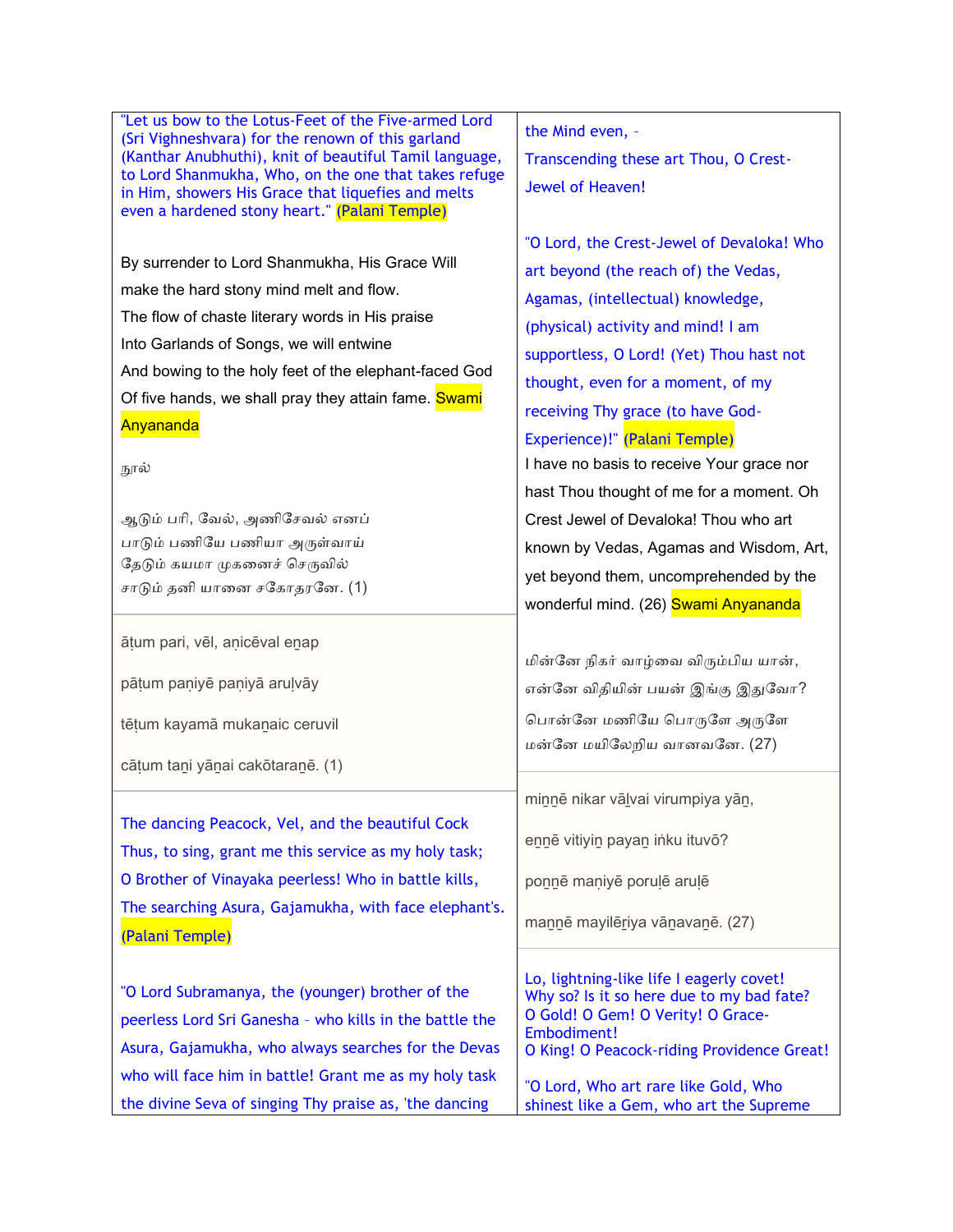| Peacock, the Vel, and the beautiful Cock." (1) Palani<br><b>Temple</b><br>Searching for an equal to fight against, the great asura<br>Gajamukha, was killed in battle by the elephant-faced<br>God. Oh Brother of that God without an equal, bless me<br>that I may engage in life-long service to Thee, to Thine<br>dancing peacock mount, the Vel, and the beautiful cock<br>(banner)! (1) Swami Anyananda | Reality, Who art an embodiment of Grace<br>and Compassion, the (Eternal) King, the<br>Great One that ridest on the peacock! How<br>is it that I eagerly hug this lightning-flash-<br>like transitory life (taking it as real)? Is it<br>due to my fate that it is so here?" (Palani<br>Temple)<br>In the past, greatly did I cherish this way of<br>life transient like lightning. Now, is this the<br>fruit born of my fate? Oh King, peacock-<br>mounted God! You are the Gold, the Gem, |
|--------------------------------------------------------------------------------------------------------------------------------------------------------------------------------------------------------------------------------------------------------------------------------------------------------------------------------------------------------------------------------------------------------------|--------------------------------------------------------------------------------------------------------------------------------------------------------------------------------------------------------------------------------------------------------------------------------------------------------------------------------------------------------------------------------------------------------------------------------------------------------------------------------------------|
| உல்லாச நிராகுல, யோக, இதச்                                                                                                                                                                                                                                                                                                                                                                                    | the real Wealth and Grace divine. (27)                                                                                                                                                                                                                                                                                                                                                                                                                                                     |
| சல்லாப விநோதனும் நீ அலையோ                                                                                                                                                                                                                                                                                                                                                                                    | Swami Anyananda                                                                                                                                                                                                                                                                                                                                                                                                                                                                            |
| எல்லாம் அற, என்னை இழந்த நலம்                                                                                                                                                                                                                                                                                                                                                                                 |                                                                                                                                                                                                                                                                                                                                                                                                                                                                                            |
| சொல்லாய், முருகா சுரபூ பதியே. (2)                                                                                                                                                                                                                                                                                                                                                                            | ஆனா அமுதே அயில்வேல் அரசே                                                                                                                                                                                                                                                                                                                                                                                                                                                                   |
|                                                                                                                                                                                                                                                                                                                                                                                                              | ஞானா கரனே நவிலத் தகுமோ?                                                                                                                                                                                                                                                                                                                                                                                                                                                                    |
| ullāca nirākula, yōka, itac                                                                                                                                                                                                                                                                                                                                                                                  | யான் ஆகிய என்னை விழுங்கி, வெறும்                                                                                                                                                                                                                                                                                                                                                                                                                                                           |
| callāpa vinōtanum nī alaiyō                                                                                                                                                                                                                                                                                                                                                                                  | தானாய் நிலை நின்றது, தற்பரமே. (28)                                                                                                                                                                                                                                                                                                                                                                                                                                                         |
|                                                                                                                                                                                                                                                                                                                                                                                                              | ānā amutē ayilvēl aracē                                                                                                                                                                                                                                                                                                                                                                                                                                                                    |
| ellām ara, ennai ilanta nalam                                                                                                                                                                                                                                                                                                                                                                                |                                                                                                                                                                                                                                                                                                                                                                                                                                                                                            |
|                                                                                                                                                                                                                                                                                                                                                                                                              | jñānā karanē navilat takumō?                                                                                                                                                                                                                                                                                                                                                                                                                                                               |
| collāy, murukā curapū patiyē. (2)                                                                                                                                                                                                                                                                                                                                                                            | yān ākiya ennai vilunki, verum                                                                                                                                                                                                                                                                                                                                                                                                                                                             |
| Are Thou not, O Lord! Bliss, pain-free and Yoga,<br>The Well-wishing, Good-speaking, as also the doer of<br>Lila?                                                                                                                                                                                                                                                                                            | tānāy nilai ninratu, tarparamē. (28)                                                                                                                                                                                                                                                                                                                                                                                                                                                       |
| That all-ceasing and mine-losing Good - Moksha,                                                                                                                                                                                                                                                                                                                                                              | O Nectar Divine unspoiling! O King with                                                                                                                                                                                                                                                                                                                                                                                                                                                    |
| Pray, instruct me, O Muruga! O Lord of Devaloka!<br>(Palani Temple) 02                                                                                                                                                                                                                                                                                                                                       | sharp Vel!                                                                                                                                                                                                                                                                                                                                                                                                                                                                                 |
|                                                                                                                                                                                                                                                                                                                                                                                                              | O Embodiment of Wisdom! What (is there)<br>further to tell?                                                                                                                                                                                                                                                                                                                                                                                                                                |
| "O Lord, are You not (the Lord of) Bliss, freedom from<br>pain, and Yoga, Who intends the Good and speaks the                                                                                                                                                                                                                                                                                                | That which was, duly swallowing 'me' the                                                                                                                                                                                                                                                                                                                                                                                                                                                   |
| Good (to all), and does things as Divine Sport (Lila)?                                                                                                                                                                                                                                                                                                                                                       | individual,                                                                                                                                                                                                                                                                                                                                                                                                                                                                                |
| That 'Good' of ceasing from all (external attachments)<br>and losing myself within, in Thee - instruct me, O Lord                                                                                                                                                                                                                                                                                            | As Mere Existence, was the Reality                                                                                                                                                                                                                                                                                                                                                                                                                                                         |
| Muruga! O Lord of Devaloka!" 02 (Palani Temple)                                                                                                                                                                                                                                                                                                                                                              | Transcendent.                                                                                                                                                                                                                                                                                                                                                                                                                                                                              |
| Oh Muruga, God of Devas are you not the joyous, Ever                                                                                                                                                                                                                                                                                                                                                         | "O unspoiling Divine Nectar! O King with                                                                                                                                                                                                                                                                                                                                                                                                                                                   |
| the care-free, the unsorrowing, the Great Yogi, the Doer                                                                                                                                                                                                                                                                                                                                                     | the sharp Vel! O Wisdom-Mass! Can                                                                                                                                                                                                                                                                                                                                                                                                                                                          |
| of good to others, possessed of kindly speech, and the                                                                                                                                                                                                                                                                                                                                                       | anything be said (further)? (No! Because)                                                                                                                                                                                                                                                                                                                                                                                                                                                  |
| Great Marve and Surprise? Oh Gracious Lord! Pray                                                                                                                                                                                                                                                                                                                                                             | Swallowing up (my) individuality                                                                                                                                                                                                                                                                                                                                                                                                                                                           |
| enlighten me about the experience of the good state,                                                                                                                                                                                                                                                                                                                                                         | constituting I-ness, 'That' which was as                                                                                                                                                                                                                                                                                                                                                                                                                                                   |
| Where everything ceases to exist and I am lost to my                                                                                                                                                                                                                                                                                                                                                         | 'Mere Existence' was the Transcendent<br>Reality Itself." (Palani Temple)                                                                                                                                                                                                                                                                                                                                                                                                                  |
| self. (2) Swami Anyananda                                                                                                                                                                                                                                                                                                                                                                                    |                                                                                                                                                                                                                                                                                                                                                                                                                                                                                            |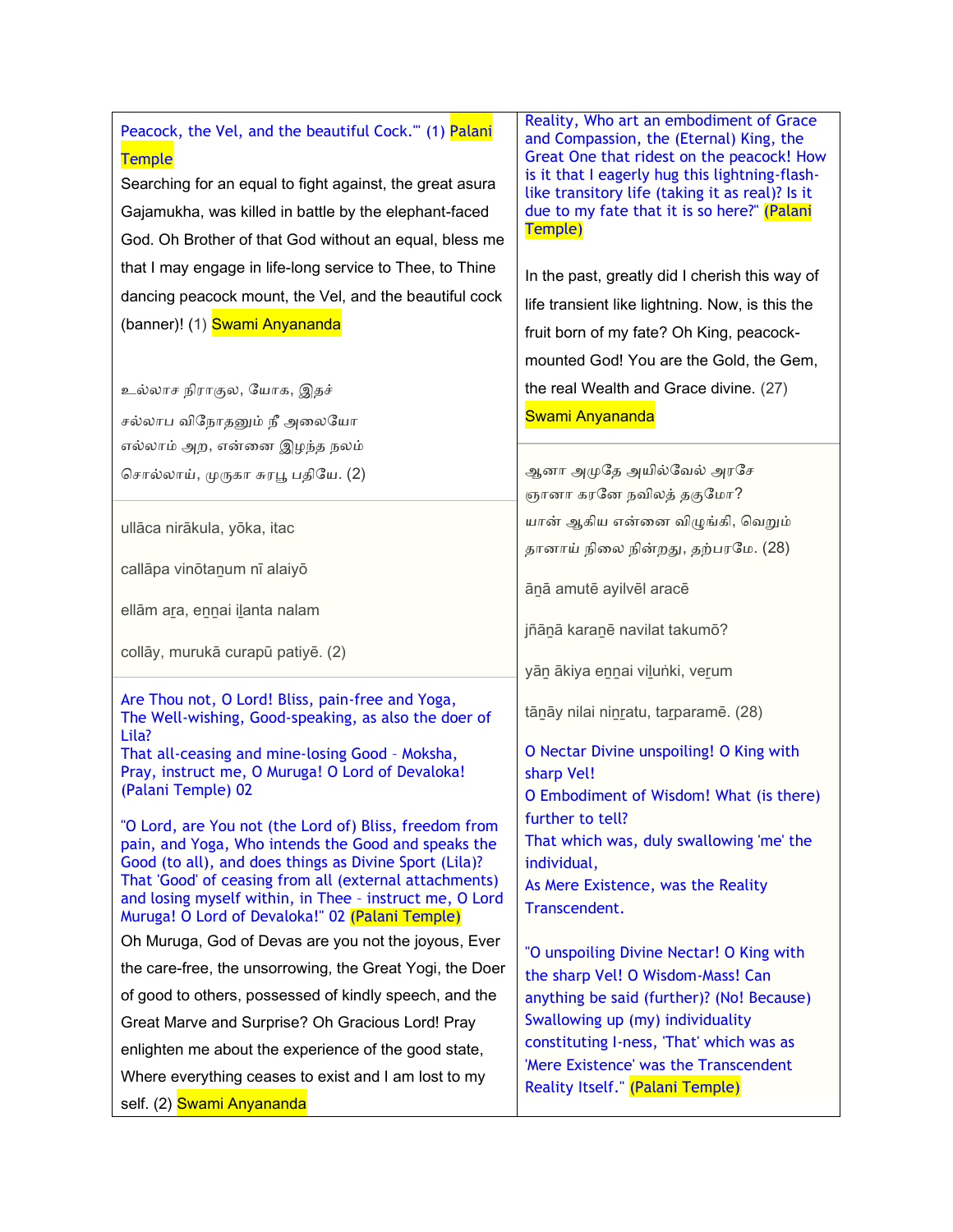|                                                                                                                                                                                                                                                                                                                                                                                                               | Thou art the perennial Nectar, Oh King,                                                                                                                                                                                                        |
|---------------------------------------------------------------------------------------------------------------------------------------------------------------------------------------------------------------------------------------------------------------------------------------------------------------------------------------------------------------------------------------------------------------|------------------------------------------------------------------------------------------------------------------------------------------------------------------------------------------------------------------------------------------------|
| வானோ? புனல் பார் கனல் மாருதமோ?                                                                                                                                                                                                                                                                                                                                                                                | holding the pointed Vel, Of Jnana, the                                                                                                                                                                                                         |
| ஞானோதயமோ? நவில் நான் மறையோ?                                                                                                                                                                                                                                                                                                                                                                                   | treasure house. Can one express it, when                                                                                                                                                                                                       |
| யானோ? மனமோ? எனை ஆண்ட இடம்                                                                                                                                                                                                                                                                                                                                                                                     | by Your grace the I that was Mine was                                                                                                                                                                                                          |
| தானோ? பொருளாவது சண்முகனே.(3)                                                                                                                                                                                                                                                                                                                                                                                  | devoured, It stood by itself ever-lasting,                                                                                                                                                                                                     |
|                                                                                                                                                                                                                                                                                                                                                                                                               | transcending all. (28) Swami Anyananda                                                                                                                                                                                                         |
| vānō? punal pār kanal mārutamō?                                                                                                                                                                                                                                                                                                                                                                               |                                                                                                                                                                                                                                                |
| jñānōtayamō? navil nān maraiyō?                                                                                                                                                                                                                                                                                                                                                                               | இல்லே எனும் மாயையில் இட்டனை நீ<br>பொல்லேன் அறியாமை பொறுத்திலையே<br>மல்லேபுரி பன்னிரு வாகுவில் என்                                                                                                                                              |
| yānō? manamō? enai āņța ițam                                                                                                                                                                                                                                                                                                                                                                                  | சொல்லே புனையுஞ் சுடர் வேலவனே. (29)                                                                                                                                                                                                             |
| tānō? poruļāvatu caņmukanē.(3)                                                                                                                                                                                                                                                                                                                                                                                |                                                                                                                                                                                                                                                |
|                                                                                                                                                                                                                                                                                                                                                                                                               | illē enum māyaiyil ittanai nī                                                                                                                                                                                                                  |
| Is it earth, water, fire, ether, or air?<br>Is it sense-knowledge, or the uttered Vedas four?                                                                                                                                                                                                                                                                                                                 | pollēn ariyāmai poruttilaiyē                                                                                                                                                                                                                   |
| Is it the 'l' principle, the mind, or the county<br>Where I was accepted, O Shanmukha! What is Reality?<br>(Palani Temple)                                                                                                                                                                                                                                                                                    | mallēpuri panniru vākuvil en                                                                                                                                                                                                                   |
|                                                                                                                                                                                                                                                                                                                                                                                                               | collē punaiyuñ cutar vēlavanē. (29)                                                                                                                                                                                                            |
| "O Lord Shanmukha! What is it that can be called the<br>Eternal Verity? Is it the earth, water, fire, air, or<br>ether; or that state in which (sensory) knowledge<br>arises; or the four Vedas that are uttered (by mouth);<br>or the 'l' principle; or the mind; or the place where<br>You (appeared as my Guru and) accepted me?" (Palani<br>Temple)<br>Oh Shanmukha! Pray reveal to me that ONE THING. Is | Into this Maya non-existent You have me<br>involved;<br>Alas, this wicked one's ignorance You have<br>not pardoned!<br>On Your mighty shoulders, twelve, valiant<br>to wrestle,<br>My song-garland You wear, O Lord of<br><b>Luminous Vel!</b> |
| it Ether (Akasa), Water, Earth, Fire or Wind? Or, is it                                                                                                                                                                                                                                                                                                                                                       | "O Lord, with the luminous Vel, Who, on                                                                                                                                                                                                        |
| Knowledge that dawns? Or, the ever reverberating                                                                                                                                                                                                                                                                                                                                                              | Thine twelve mighty and valiant shoulders                                                                                                                                                                                                      |
| Vedas? Or, is it simply the Mind, the abode where I was                                                                                                                                                                                                                                                                                                                                                       | that are fit to wrestle, wearest my garland<br>of songs! Thou hast entangled me in this                                                                                                                                                        |
| subdued and won? (3) Swami Anyananda                                                                                                                                                                                                                                                                                                                                                                          | Maya which is said to be non-existent. Alas,<br>You have not absolved me, who is of evil-<br>deeds, of my ignorance!" (Palani Temple)                                                                                                          |
| வளைபட்டகை மாதொடு, மக்கள் எனும்                                                                                                                                                                                                                                                                                                                                                                                | On Your twelve shoulders, trained in                                                                                                                                                                                                           |
| தளைபட்(டு), அழியத் தகுமோ? தகுமோ                                                                                                                                                                                                                                                                                                                                                                               | wrestling, rest the garlands of my praises.                                                                                                                                                                                                    |
| கிளைபட்(டு) எழுசூர் உரமும் கிரியும்,                                                                                                                                                                                                                                                                                                                                                                          | But Thou hast abandoned me in the meshes                                                                                                                                                                                                       |
| தொளைபட்(டு) உருவத் தொடு வேலவனே. (4)                                                                                                                                                                                                                                                                                                                                                                           | of Maya, My wicked and sinful ignorance                                                                                                                                                                                                        |
|                                                                                                                                                                                                                                                                                                                                                                                                               | unforgiven. O bearer of effulgent spear. (29)                                                                                                                                                                                                  |
| valaipattakai mātotu, makkal enum                                                                                                                                                                                                                                                                                                                                                                             | Edited by VK Swami Anyananda                                                                                                                                                                                                                   |
| taļaipat(tu), aliyat takumō? takumō                                                                                                                                                                                                                                                                                                                                                                           | செவ்வான் உருவில் திகழ் வேலவன் அன்று                                                                                                                                                                                                            |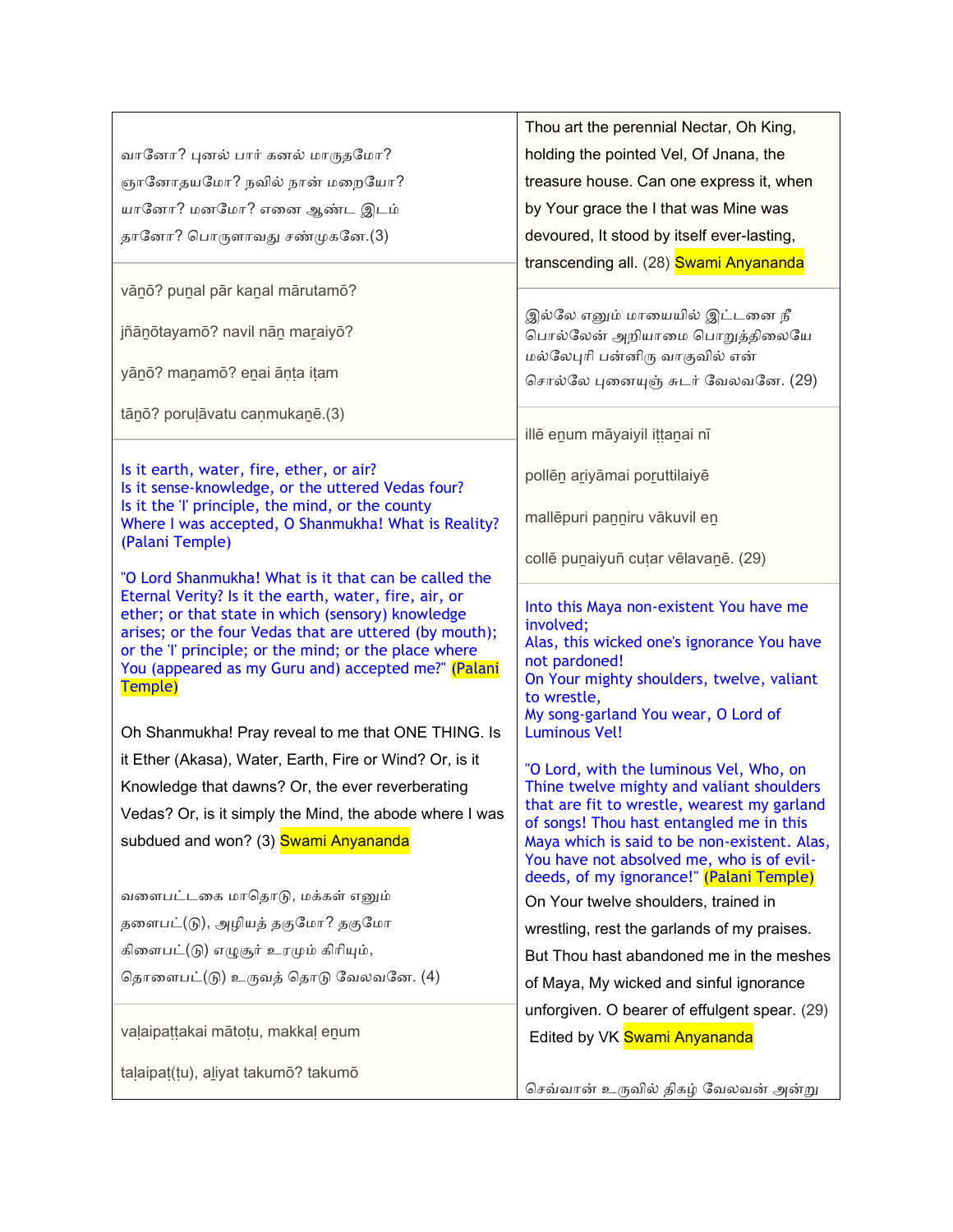| kilaipat(tu) elucūr uramum kiriyum,                                                                              | ஒவ்வாதது என உணர்வித்து அதுதான்,                                                       |
|------------------------------------------------------------------------------------------------------------------|---------------------------------------------------------------------------------------|
| tolaipat(tu) uruvat toțu vēlavanē. (4)                                                                           | அவ்வாறு அறிவார் அறிகின்றது அலால்                                                      |
|                                                                                                                  | எவ்வாறு ஒருவர்க்கு இசைவிப்பதுவே? (30)                                                 |
| Caught up in this fetter called wife and family,                                                                 |                                                                                       |
| Am I to perish? O Lord, is it fair, is it seemly?                                                                | cevvān uruvil tikal vēlavan anru                                                      |
| The Krauncha Mountain and Soora's heart, who rose<br>with retinue,                                               | ovvātatu ena unarvittu atutān,                                                        |
| Thy Vel, Velayudha, You let go, that pierced through.                                                            |                                                                                       |
| (Palani Temple)                                                                                                  | avvāru arivār arikinratu alāl                                                         |
| "O Lord Velayudha! You dispatched Your (Sakthi) Vel as                                                           | evvāru oruvarkku icaivippatuvē? (30)                                                  |
| to pierce through the heart of the Asura, Soorapadma,<br>who, with his relatives, rose in battle against You, as |                                                                                       |
| also the Krauncha Mountain. (It being so) should I                                                               | Crimson-sky-like Velayudhan gave me that                                              |
| totally perish caught up in the entanglement of woman<br>with bangle-arm (wife) and children (i.e., the bondage  | day                                                                                   |
| of household)? Is it fair, O Lord, is it fair?" (Palani                                                          | That Divine Experience unique; which<br>experience gay,                               |
| Temple)                                                                                                          | Unless it is had and experienced as such,-                                            |
| Oh, Wielder of the Vel that pierced the chest of                                                                 | the only way,-<br>How can that be told to another? Is it                              |
| Soorapadma, The asura, his supporters and the seven                                                              | something to say!                                                                     |
| Mountains! Pray tell me, who am entangled to a wife                                                              | "That Divine Experience which Lord Vel-                                               |
| with bangles and to children by fetters, To be ruined                                                            | Murugan, Whose Form shines like the                                                   |
| thus, is it proper? Is it proper for me? (4) Swami                                                               | crimson sky (at sunset), revealed (to me)                                             |
| Anyananda                                                                                                        | from within, on that day, as having no<br>comparison to it,-Unless that Experience is |
|                                                                                                                  | had by one as such and experienced as                                                 |
| மகமாயை களைந்திட வல்ல பிரான்                                                                                      | such, how can that be related to another?<br>(It is impossible to relate that         |
| முகம் ஆறும் மொழிந்து மொழிந்திலனே                                                                                 | Experience.)" (Palani Temple)                                                         |
| அகம், மாயை, மடந்தையர் என்(று), அயரும்                                                                            | One day, You gave me the experience of                                                |
| சக மாயையுள் நின்று தயங்குவதே. (5)                                                                                | that incomparable upadesa. Unless                                                     |
|                                                                                                                  | experienced in the same manner, how can it                                            |
| makamāyai kaļaintita valla pirān                                                                                 | be made known to others? Oh Wielder of                                                |
| mukam ārum molintu molintilanē                                                                                   | the Vel, bright as the crimson sky! (30)                                              |
|                                                                                                                  | Swami Anyananda                                                                       |
| akam, māyai, matantaiyar en(ru), ayarum                                                                          |                                                                                       |
| caka māyaiyul ninru tayankuvatē. (5)                                                                             | பாழ்வாழ்வு எனும் இப் படுமாயையிலே                                                      |
|                                                                                                                  | வீழ்வாய் என, என்னை விதித்தனையே                                                        |
| The Mahamaya, the Lord is capable of destroying,                                                                 | தாழ்வானவை செய்தன தாம் உளவோ?                                                           |
| His Name 'Shanmukha' though have I been uttering,                                                                | வாழ்வாய் இனி நீ மயில் வாகனனே. (31)                                                    |
| Home, wealth, and women am I still eagerly thinking,<br>Freed am I not from this irksome Maya's suffering!       |                                                                                       |
| (Palani Temple)                                                                                                  | pālvālvu enum ip patumāyaiyilē                                                        |
| "The Lord is capable of destroying the Mahamaya.                                                                 |                                                                                       |
| Though I have been repeating His Names many times                                                                |                                                                                       |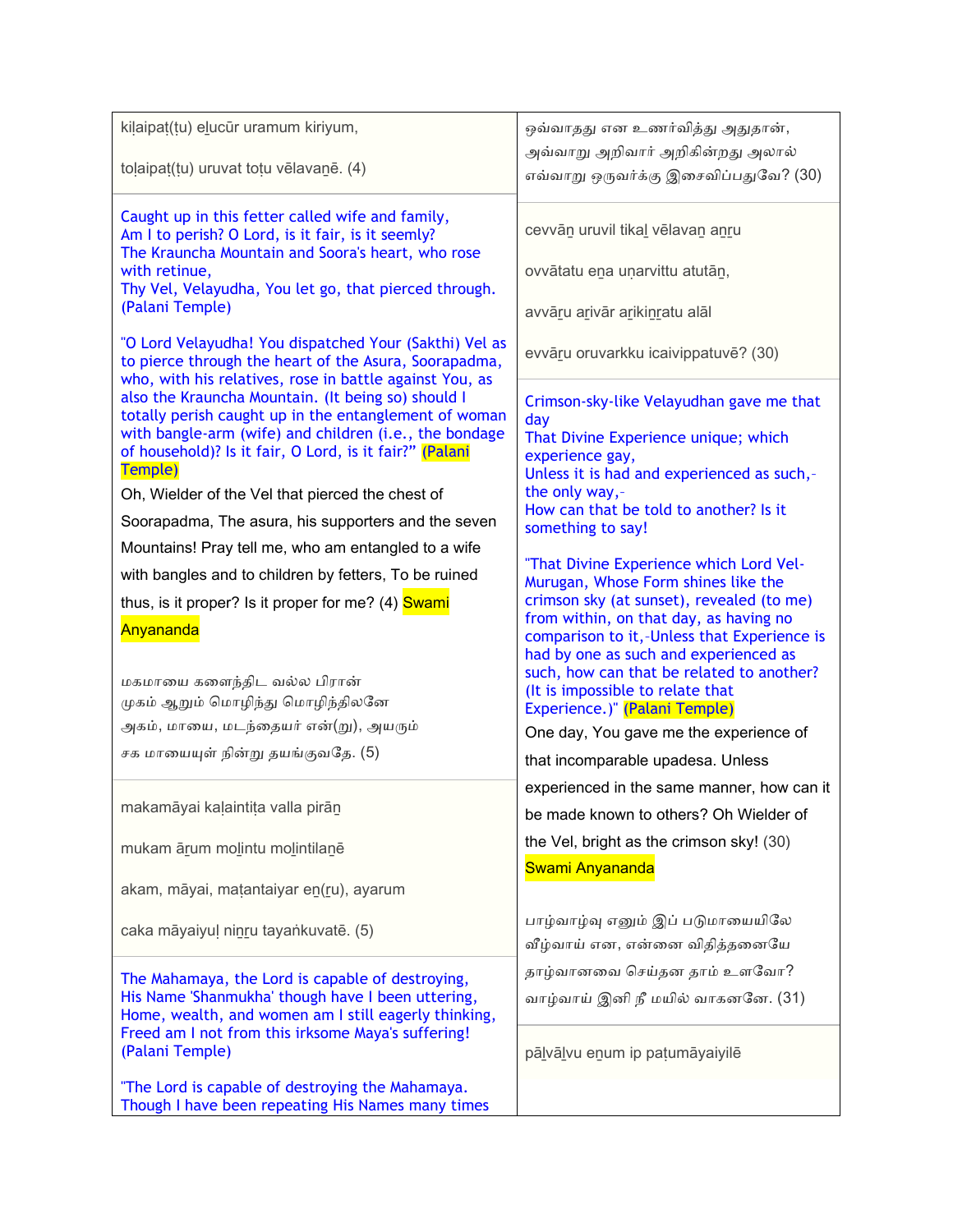| as 'Shanmukha,' 'Shanmukha,' alas! I am still thinking of<br>home, wealth, and women, and am not freed from the | vīlvāy ena, ennai vitittanaiyē                                                        |
|-----------------------------------------------------------------------------------------------------------------|---------------------------------------------------------------------------------------|
| suffering of this world-delusion which is so irksome."<br>(Palani Temple)                                       | tālvānavai ceytana tām uļavō?                                                         |
| Though I am engaged in praying to Him, The Great                                                                | vālvāy ini nī mayil vākananē. (31)                                                    |
| Master of six faces having the capacity to fling away the                                                       |                                                                                       |
| great illusion or Maha Maya. Yet I remain enmeshed by                                                           | Into this evanescent life of Maya<br>perishable,                                      |
| the Loka-Maya, unable to get rid of the three desires                                                           | Alas, You ordained me to fall and roll!                                               |
| That beset men -- for land, gold and company of                                                                 | Are there deeds done of me, low and                                                   |
| women. (5) Swami Anyananda                                                                                      | sinful?<br>O Peacock-riding Lord! May Thou live well!                                 |
|                                                                                                                 |                                                                                       |
| திணியான மனோசிலை மீது, உனதாள்                                                                                    | "O Peacock-rider! Thou hast ordained me<br>to fall and suffer in this evanescent,     |
| அணியார் அரவிந்தம் அரும்பு மதோ                                                                                   | phenomenal life of perishable Maya! O                                                 |
| பணி யா? என, வள்ளi பதம் பணியும்                                                                                  | Lord, are there sinful and unbecoming                                                 |
| தணியா அதிமோக தயாபரனே. (6)                                                                                       | deeds done by me in the past (as the cause<br>for this)? May Thou live long!" (Palani |
|                                                                                                                 | Temple)                                                                               |
| tiniyāna manōcilai mītu, unatāl                                                                                 |                                                                                       |
|                                                                                                                 | You decreed that I should fall into the mire                                          |
| aniyār aravintam arumpu matō                                                                                    | of Maya and lead a useless life like this.                                            |
| paņi yā? ena, vaļļai patam paņiyum                                                                              | Have I, in my previous life done anything                                             |
|                                                                                                                 | despicable to deserve this? Oh peacock-                                               |
| taniyā atimōka tayāparanē. (6)                                                                                  | mounted God! May You prosper hereafter!                                               |
|                                                                                                                 | (31) Swami Anyananda                                                                  |
| On the hardened stony tablet of my heart<br>Will Thy beautiful Feet-Lotus manifest?                             |                                                                                       |
| Asking for service, You bow to Valli's Feet,                                                                    | கலையே பதறிக், கதறித், தலையூடு                                                         |
| O Lord of unquenching Love! O Grace Embodiment!                                                                 | அலையே படுமாறு, அதுவாய் விடவோ?                                                         |
| (Palani Temple)                                                                                                 | கொலையே புரி வேடர் குலப் பிடிதோய்                                                      |
| "O Lord of unquenching love for Valli, at Whose Feet                                                            | மலையே மலை கூறிடு வாகையனே. (32)                                                        |
| You bow, enquiring of her orders! O Abode of infinite<br>Compassion! In this hardened stone-heart of mine, will |                                                                                       |
| the beautiful Lotus of Your Feet blossom forth?"                                                                |                                                                                       |
| (Palani Temple)                                                                                                 | kalaiyē patarik, katarit, talaiyūțu                                                   |
| Helpless with irresistible longing for Valli, Lord Muruga                                                       | alaiyē patumāru, atuvāy vitavō?                                                       |
| falls at her feet and asks:                                                                                     |                                                                                       |
| "What are your commands? "Oh Compassionate One!!                                                                | kolaiyē puri vētar kulap pititōy                                                      |
| Will Thine lotus feet blossom out if placed on my heart,                                                        | malaiyē malai kūritu vākaiyanē. (32)                                                  |
| which is hard and dry like a rocky prominence? (6)                                                              |                                                                                       |
| Swami Anyananda                                                                                                 | Excitedly screaming the scriptures, and in                                            |
|                                                                                                                 | the intellect                                                                         |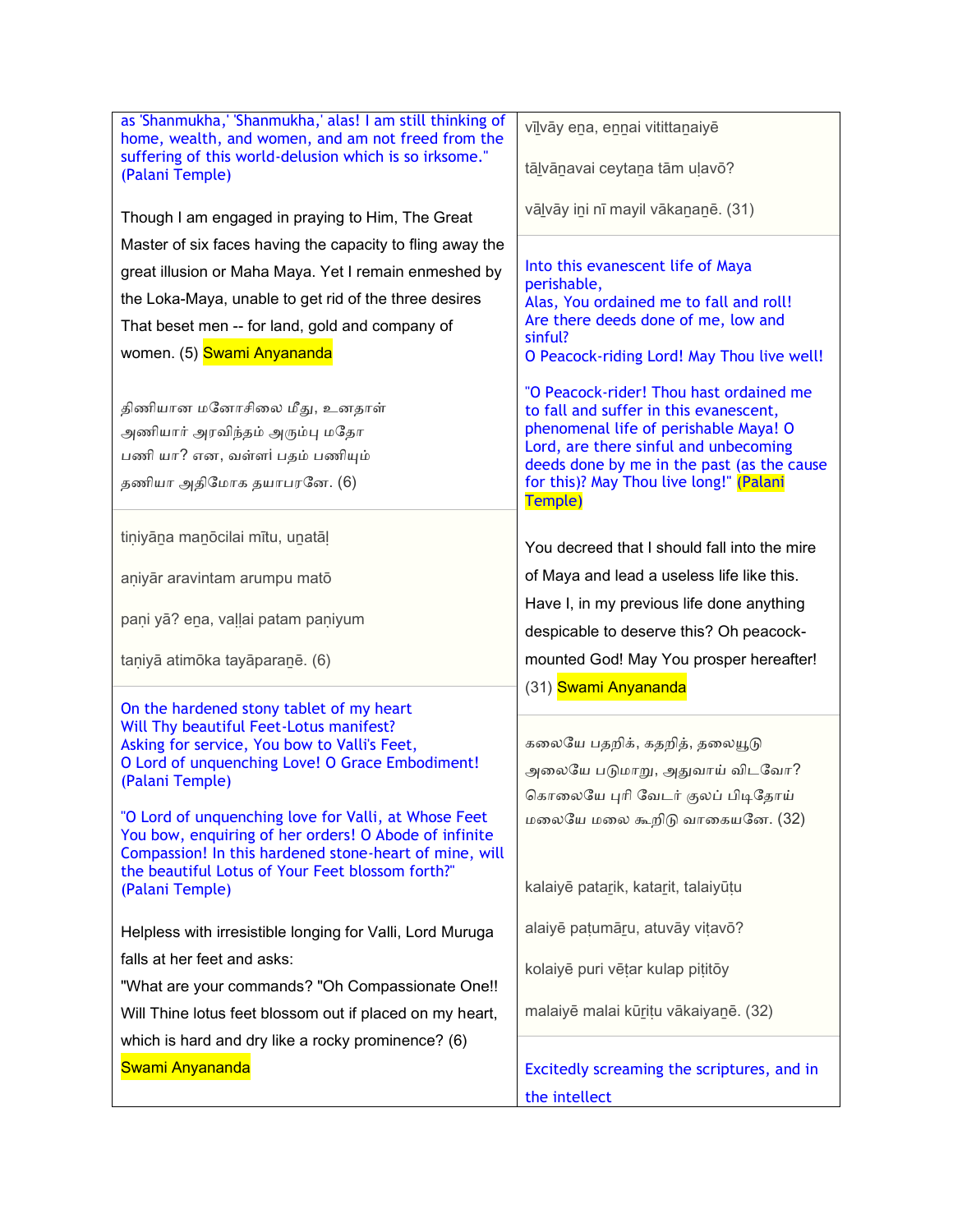| கெடுவாய் மனனே கதி கேள், கரவாது<br>இடுவாய், வடிவேல் இறைதாள் நினைவாய்<br>சுடுவாய் நெடு வேதனை தூள் படவே<br>விடுவாய் விடுவாய் வினை யாவையுமே. (7)<br>ketuvāy mananē kati kēļ, karavātu                                                                                                                                                                                                                                                                                                                                                                                                                                                                                                                                                                                            | Waves of confusion to dash, am I to<br>become that?<br>O Embracer of the hunter-caste she-<br>elephant!<br>O Mountain-rending valorous Lord! O<br>Skanda, the Great!                                                                                                                                                                                                                                                                               |
|------------------------------------------------------------------------------------------------------------------------------------------------------------------------------------------------------------------------------------------------------------------------------------------------------------------------------------------------------------------------------------------------------------------------------------------------------------------------------------------------------------------------------------------------------------------------------------------------------------------------------------------------------------------------------------------------------------------------------------------------------------------------------|----------------------------------------------------------------------------------------------------------------------------------------------------------------------------------------------------------------------------------------------------------------------------------------------------------------------------------------------------------------------------------------------------------------------------------------------------|
| ituvāy, vativēl iraitāl ninaivāy<br>cuțuvāy nețu vētanai tūl patavē<br>vituvāy vituvāy viņai yāvaiyumē. (7)<br>Means to salvation, O wretched mind! Listen:                                                                                                                                                                                                                                                                                                                                                                                                                                                                                                                                                                                                                  | "O Lord Skanda, Who art Great like a<br>mountain, Who embraced the female-<br>elephant (Valli Devi) of the cruel hunter-<br>caste, Who cleft the Krauncha-mountain<br>(with Thy Vel) and Who wearest the<br>victory-garlands! Screaming the scriptures                                                                                                                                                                                             |
| Give unreservedly, think of the Feet of Vel-Murugan;<br>Thus, shatter to pieces this misery long-drawn,<br>And get freed forever from all Karmas, soon. (Palani<br>Temple)<br>"O mind, (by taking the unreal, fleeting things of the<br>world as real) you stand to suffer! Now, listen to this<br>means for attaining salvation: Without holding, give in<br>charity; (and) meditate on the Lotus-Feet of the Lord<br>having the sharp Vel! (By so doing, you will) burn to<br>ashes the longpersisting misery of birth and death; and<br>soon get freed from all Karmas." (Palani Temple)<br>Oh Mind! If you heed not my advice, you will be ruined.<br>Listen intently and I will tell you how to attain the ONE<br>beyond all. Practise without holding back Charity and | with (feverish) excitement, and waves (of<br>confusion) to dash in my head (i.e, brain or<br>intellect), should I become that? (O Lord,<br>let it not happen.)" (Palani Temple)<br>Oh Victorious One who cleft the Krauncha<br>Peak! Oh Lord, high as a mountain,<br>embracing Valli The cow-elephant of the<br>hunter tribe! Should I be left adrift with a<br>brain fuddled by knowledge of secular arts<br>learnt by rote? (32) Swami Anyananda |
| Dharma; Always fix your mind on the lotus feet of the<br>Lord holding the Vel; Burn to ashes your unending<br>sorrows; Give up, Give up indulgence in sinful actions.<br>(7) Swami Anyananda<br>அமரும் பதி, கேள், அகம் ஆம் எனும் இப்<br>பிமரம் கெட, மெய்ப் பொருள் பேசியவா<br>குமரன் கிரிராச குமாரி மகன்<br>சமரம் பொரு தானவ நாசகனே. (8)                                                                                                                                                                                                                                                                                                                                                                                                                                       | சிந்தாகுல இல்லொடு செல்வம் எனும்<br>விந்தாடவி, என்று விடப் பெறுவேன்?<br>மந்தாகினி தந்த வரோதயனே<br>கந்தா முருகா கருணாகரனே. (33)<br>cintākula illoțu celvam enum<br>vintātavi, enru vitap peruvēn?<br>mantākini tanta varōtayanē                                                                                                                                                                                                                      |
| amarum pati, kēļ, akam ām enum ip<br>pimaram keța, meyp porul pēciyavā                                                                                                                                                                                                                                                                                                                                                                                                                                                                                                                                                                                                                                                                                                       | kantā murukā karuņākaranē. (33)<br>The mind-distressing family, riches, and<br>gold,<br>From this dense forest, when shall I be                                                                                                                                                                                                                                                                                                                    |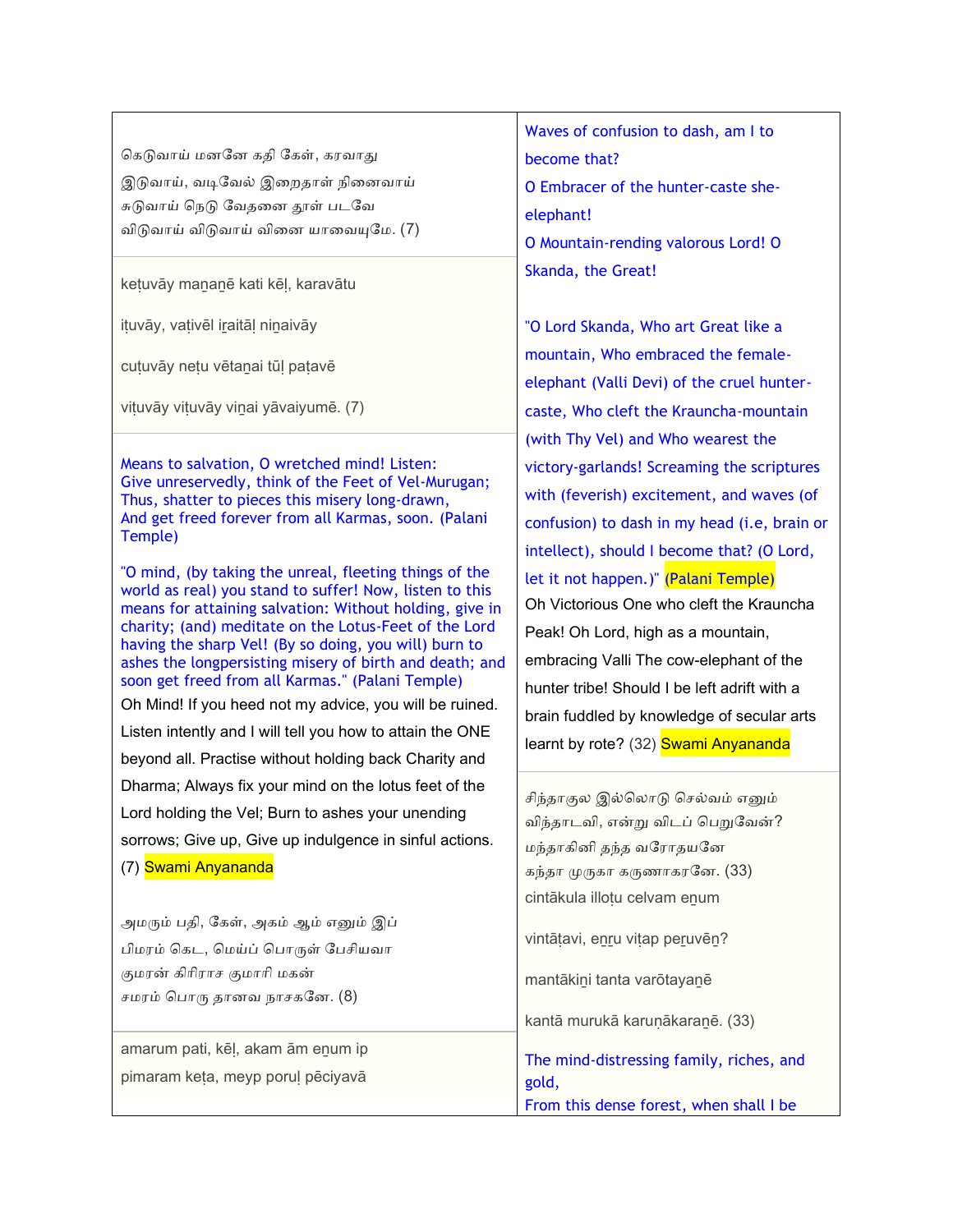| kumaran kiriraca kumari makan                                                                            | freed?                                           |
|----------------------------------------------------------------------------------------------------------|--------------------------------------------------|
| camaram poru tānava nācakanē. (8)                                                                        | O Manthakini-given Incarnation, auspicious       |
|                                                                                                          | and sacred!                                      |
| The dwelling body and relatives, to regard as I (and                                                     | O Lord Skanda, O Muruga, O Compassion-           |
| mine)                                                                                                    | embodied!                                        |
| This delusion to dispel, You spoke on Reality Supreme.<br>O Kumara, Himavan's daughter Parvathi's Son!   |                                                  |
| O Destroyer of Asuras who rose to fight and win!                                                         | "O Lord Skanda! O Muruga! O Embodiment           |
| (Palani Temple)                                                                                          | of Compassion! O Boon-incarnation, born of       |
| "O Lord Kumara! O Son of Himavan's (King of                                                              | Manthakini! When shall I get freed from          |
| Himalayas) daughter! O Destroyer of Asuras who fought                                                    | this Vindhya-forest like (Samsara of) family     |
| against Thee! It is indeed a wonder, O Lord, that You                                                    | and wealth, which cause afflication to the       |
| gave me Upadesa on the Supreme Reality such that the                                                     | mind?" (Palani Temple)                           |
| ignorance, which makes one feel that the body in<br>which the Atman dwells and the relatives as 'I' (and |                                                  |
| 'mine,' respectively), has been destroyed." (Palani                                                      | When can I see my way out of the tangle of       |
| Temple)                                                                                                  | wealth dense and dark like the Vindhya           |
| Kumara, the ever-young son of the Daughter of the King                                                   | jungle, and of the mire of misery of worldly     |
| of Mountains, the Destroyer of the asuras Who opposed                                                    | life? Oh Son, born of the boon obtained by       |
| Him in battle. He destroyed the illusion "this my native                                                 | Goddess Ganga! Oh Kanda, Muruga,                 |
| place, these my relations and this my house" by                                                          | Karunakara! (33) Swami Anyananda                 |
| exposition (upadesa) of the True and Eternal. How can I                                                  |                                                  |
| express it in words? (8) Swami Anyananda                                                                 | சிங்கார மடந்தையர் தீநெறி போய்                    |
|                                                                                                          | மங்காமல், எனக்கு வரம் தருவாய்                    |
|                                                                                                          | சங்க்ராம சிகாவல சண்முகனே                         |
| மட்டூர்குழல் மங்கையர் மையல் வலைப்                                                                        | கங்காநதி பால க்ருபாகரனே. (34)                    |
| பட்டூசல் படும் பரிசென் றொழிவேன்                                                                          |                                                  |
| தட்டூ டறவேல் சயிலத் தெறியும்                                                                             |                                                  |
| திட்டூர நிராகுல நிர்ப் பயனே. 9                                                                           | cinkāra matantaiyar tīneri pōy                   |
|                                                                                                          | mankāmal, enakku varam taruvāy                   |
| mattūrkulal mankaiyar maiyal valaip                                                                      |                                                  |
| pattūcal patum paricen rolivēn                                                                           | cankrāma cikāvala caņmukanē                      |
| tattū taravēl cayilat teriyum                                                                            | kankānati pāla krupākaranē. (34)                 |
|                                                                                                          |                                                  |
| tittūra nirākula nirp payanē. 9                                                                          | Not to get lost in romantic women's evil         |
| Caught up in the fragrant dressed women's infatuation-                                                   | ways,                                            |
| net<br>And tossing thereby - When shall I cease from this                                                | And be ruined; - Grant me this boon of<br>grace. |
| plight?                                                                                                  | O Lord Shanmukha, with Peacock battle-           |
| O Lord, Who lets go the Vel to pierce the mount;                                                         | waging and fierce!                               |
| Who is Fierce and Painless, Undaunted and Great!                                                         | O Divine Son of river Ganga! O Embodiment        |
| (Palani Temple)                                                                                          | of Grace!                                        |
| "O Lord, Who is Fierce, Painless, and Fearless! Who so                                                   | "O Lord Shanmukha with the battle-waging         |
| dispatched the Vel as to pierce through the center of                                                    | Peacock! O Son of river Ganga! O                 |
| the Krauncha Mountain (without any obstacles)! When                                                      | Embodiment of Grace! Grant me this boon          |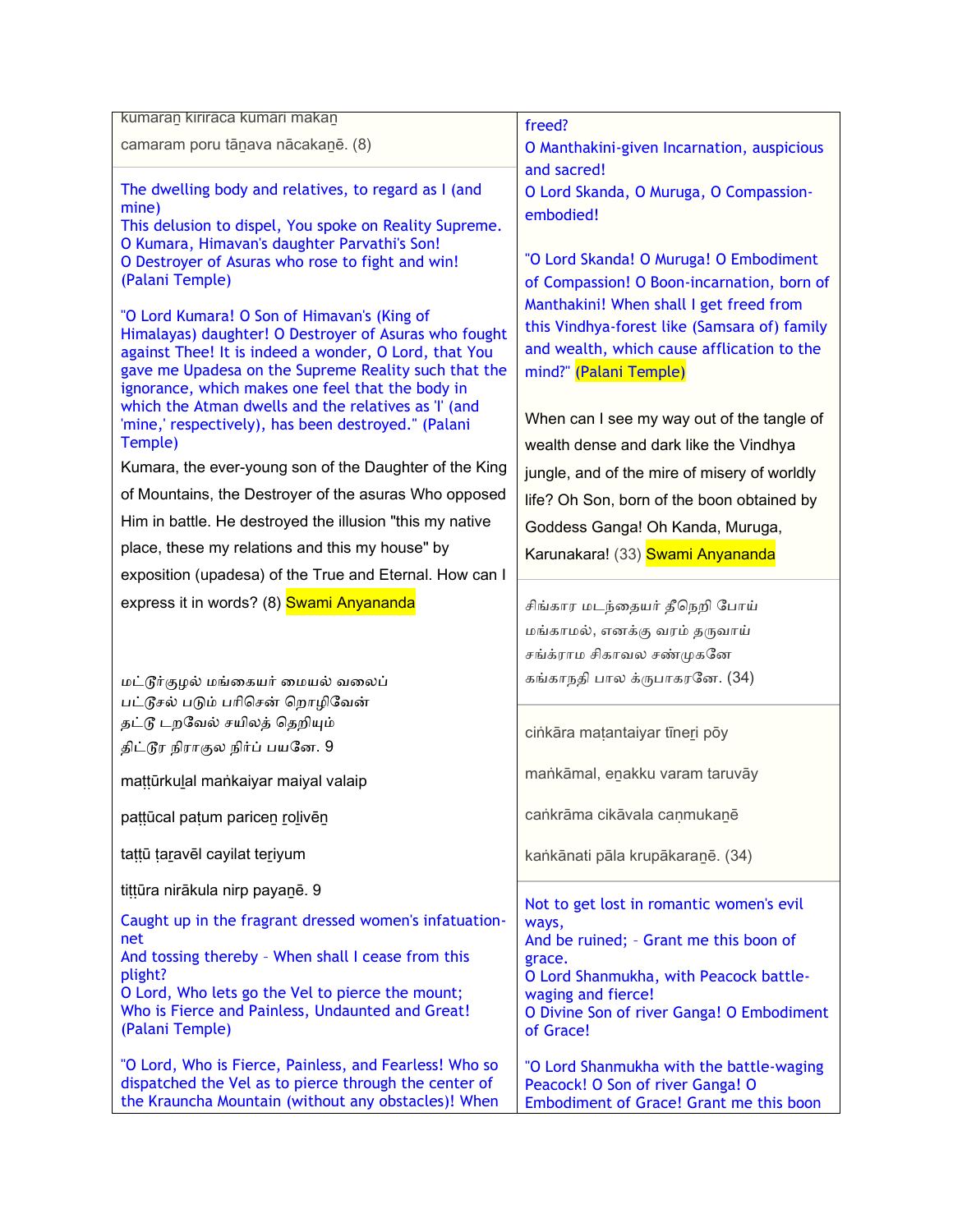| shall I cease from the miserable plight of tossing (of                                                                                                                                                                                                                                                                                                                                                                                                                    | that I may not be dimmed (in spirit) by                                                                                                                                                                                                                                                                                                           |
|---------------------------------------------------------------------------------------------------------------------------------------------------------------------------------------------------------------------------------------------------------------------------------------------------------------------------------------------------------------------------------------------------------------------------------------------------------------------------|---------------------------------------------------------------------------------------------------------------------------------------------------------------------------------------------------------------------------------------------------------------------------------------------------------------------------------------------------|
| mind), being caught up in the net of infatuation for                                                                                                                                                                                                                                                                                                                                                                                                                      | going into the evil ways of enchanting,                                                                                                                                                                                                                                                                                                           |
| fragrantdressed women?" (Palani Temple)                                                                                                                                                                                                                                                                                                                                                                                                                                   | romantic (public) women." (Palani Temple)                                                                                                                                                                                                                                                                                                         |
| Oh Thou, not beset by anxiety or fear, but, with                                                                                                                                                                                                                                                                                                                                                                                                                          | Pray grant me the boon that my mind and                                                                                                                                                                                                                                                                                                           |
| indignation, flung the Vel at the Krauncha Peak which                                                                                                                                                                                                                                                                                                                                                                                                                     | intellect may not be dimmed by evil pursuits                                                                                                                                                                                                                                                                                                      |
| pierced its way through unobstructed! I, who am drawn                                                                                                                                                                                                                                                                                                                                                                                                                     | after beautiful women. Oh Shanmukha,                                                                                                                                                                                                                                                                                                              |
| by lust to loose women by the seductive Odour of their                                                                                                                                                                                                                                                                                                                                                                                                                    | Child of Ganga! Abode of Grace, possessed                                                                                                                                                                                                                                                                                                         |
| tresses, by the nectar of flowers adorning them, when                                                                                                                                                                                                                                                                                                                                                                                                                     | of peacock, capable of engaging in battle.                                                                                                                                                                                                                                                                                                        |
| will You free me from these? (9) Swami Anyananda                                                                                                                                                                                                                                                                                                                                                                                                                          | (34) Swami Anyananda                                                                                                                                                                                                                                                                                                                              |
| கார் மா மிசை காலன் வரின், கலபத்                                                                                                                                                                                                                                                                                                                                                                                                                                           | விதிகாணும் உடம்பை விடா வினையேன்,                                                                                                                                                                                                                                                                                                                  |
| தேர்மா மிசை வந்து, எதிரப் படுவாய்                                                                                                                                                                                                                                                                                                                                                                                                                                         | கதிகாண, மலர்கழல் என்று அருள்வாய்?                                                                                                                                                                                                                                                                                                                 |
| தார் மார்ப வலாரி தலாரி எனும்                                                                                                                                                                                                                                                                                                                                                                                                                                              | மதிவாள் நுதல் வள்ளியை அல்லது, பின்                                                                                                                                                                                                                                                                                                                |
| சூர்மா மடியத் தொடு வேலவனே. (10)                                                                                                                                                                                                                                                                                                                                                                                                                                           | துதியா விரதா சுர பூபதியே. (35)                                                                                                                                                                                                                                                                                                                    |
| kār mā micai kālan varin, kalapat<br>tērmā micai vantu, etirap patuvāy<br>tār mārpa valāri talāri enum                                                                                                                                                                                                                                                                                                                                                                    | vitikāņum utampai vitā viņaiyēn,<br>katikāņa, malarkalal enru arulvāy?<br>mativāļ nutal vaļļiyai allatu, pin<br>tutiyā viratā cura pūpatiyē. (35)                                                                                                                                                                                                 |
| cūrmā matiyat totu vēlavanē. (10)                                                                                                                                                                                                                                                                                                                                                                                                                                         | Of such actions am I as not to leave the                                                                                                                                                                                                                                                                                                          |
| If, mounted on black buffalo, Yama approaches me,                                                                                                                                                                                                                                                                                                                                                                                                                         | Karma-experiencing body,                                                                                                                                                                                                                                                                                                                          |
| Appear on Thy beautiful-plumed peacock and bless                                                                                                                                                                                                                                                                                                                                                                                                                          | To attain Mukthi, when shall You, Your                                                                                                                                                                                                                                                                                                            |
| me;                                                                                                                                                                                                                                                                                                                                                                                                                                                                       | Lotus-Feet, grant me?                                                                                                                                                                                                                                                                                                                             |
| O Garland-Chested! O Thrower of Vel that cleaved                                                                                                                                                                                                                                                                                                                                                                                                                          | Except Valli, with radiant like the moon,                                                                                                                                                                                                                                                                                                         |
| finely                                                                                                                                                                                                                                                                                                                                                                                                                                                                    | To praise none else is Your vow, O Lord of                                                                                                                                                                                                                                                                                                        |
| The Sura-tree - the Valan-Killer Indra's enemy!                                                                                                                                                                                                                                                                                                                                                                                                                           | Heaven!                                                                                                                                                                                                                                                                                                                                           |
| "O Lord, Whose chest is ever adorned with victory<br>garlands! O despatcher of the Vel so as to cleave the<br>mango-tree-Surapadma who was the enemy of the<br>kingdom of Indra who killed the Asura called Vala! In<br>case (by mistake) Yama comes on his black buffalo (to<br>take away my life), give me Thy vision appearing<br>before me on Thy beautiful-plumed Divine Vehicle,<br>Peacock." (Palani Temple)<br>Oh Thou, adorned with garlands of flowers on Thine | "O Lord of Devaloka! O Skanda, Whose vow<br>(divine policy) is to praise no-one except<br>Valli Devi of shining forehead like the<br>(crescent) moon! I am of such Karmas as<br>not to leave (the attachment for) this<br>Karma-experiencing body. When shalt Thou<br>grant me Thine Lotus-Feet that I may<br>attain Liberation?" (Palani Temple) |
| chest! You directed the Vel to destroy the asura                                                                                                                                                                                                                                                                                                                                                                                                                          | With this body created by Brahma and                                                                                                                                                                                                                                                                                                              |
| Soorapadma Who, assuming the form of a mango tree,                                                                                                                                                                                                                                                                                                                                                                                                                        | pursued by prarabdha, when will I be                                                                                                                                                                                                                                                                                                              |
| was an enemy of Devaloka. I pray to Thee, when Yama                                                                                                                                                                                                                                                                                                                                                                                                                       | redeemed to attain Your holy feet? "Oh                                                                                                                                                                                                                                                                                                            |
| the Lord of Death comes astride His black beast buffalo,                                                                                                                                                                                                                                                                                                                                                                                                                  | Lord, You have taken vow to praise no other                                                                                                                                                                                                                                                                                                       |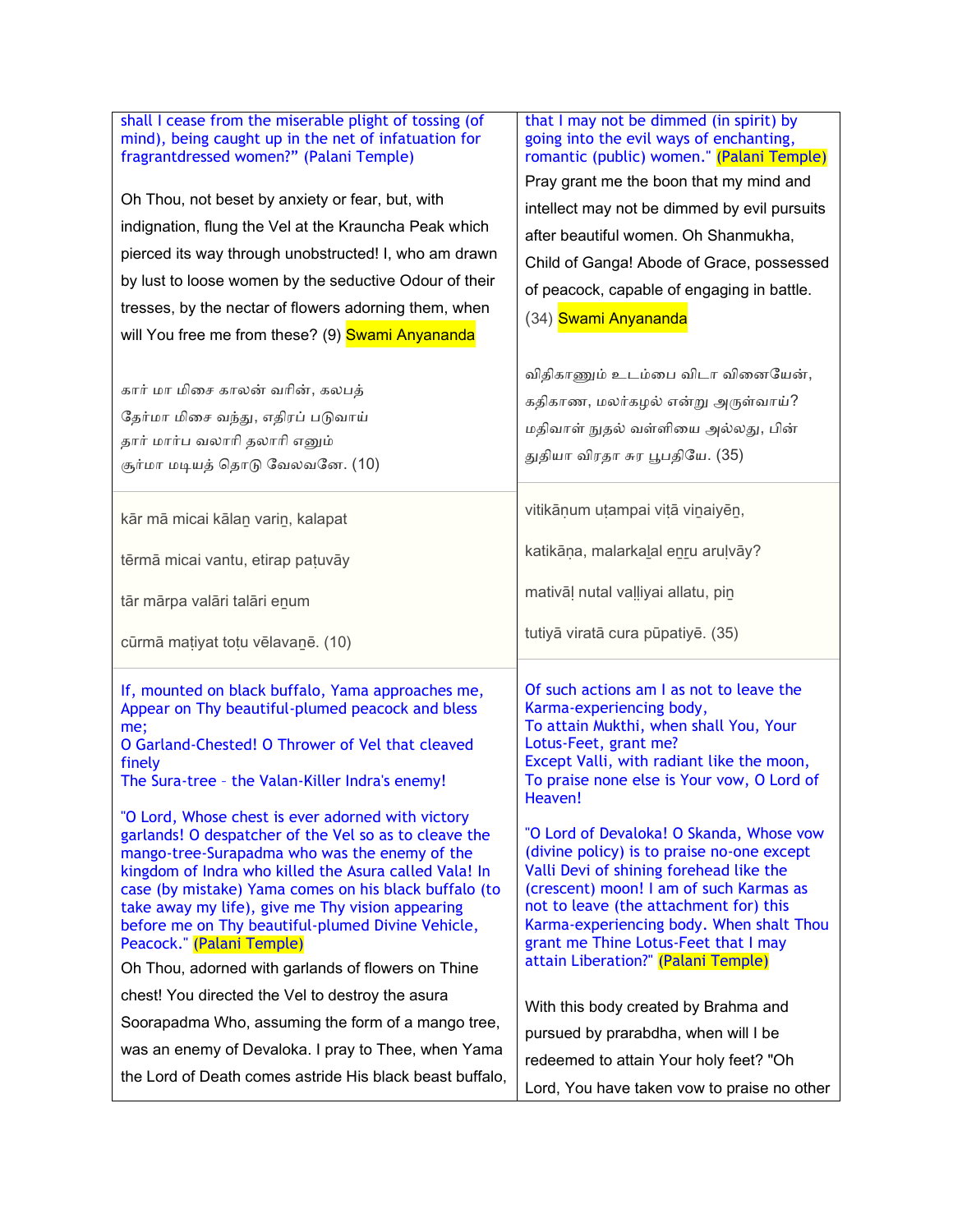| You shoud appear before me, on Your beautiful-                                                                                                                                                                                                                                                                                                                                                                                                                                                                                                                                                            | woman but Valli Whose forehead shines like                                                                                                                                                                                                                    |
|-----------------------------------------------------------------------------------------------------------------------------------------------------------------------------------------------------------------------------------------------------------------------------------------------------------------------------------------------------------------------------------------------------------------------------------------------------------------------------------------------------------------------------------------------------------------------------------------------------------|---------------------------------------------------------------------------------------------------------------------------------------------------------------------------------------------------------------------------------------------------------------|
| feathered mount and save me. (10) Swami Anyananda                                                                                                                                                                                                                                                                                                                                                                                                                                                                                                                                                         | the crescent Moon." (35) Swami Anyananda                                                                                                                                                                                                                      |
| கூகா எனஎன் கிளை கூடி அழப்                                                                                                                                                                                                                                                                                                                                                                                                                                                                                                                                                                                 | நாதா குமரா நம என்று அரனார்                                                                                                                                                                                                                                    |
| போகா வகை, மெய்ப்பொருள் பேசியவா                                                                                                                                                                                                                                                                                                                                                                                                                                                                                                                                                                            | ஓதாய் என ஓதியது எப்பொருள்தான்?                                                                                                                                                                                                                                |
| நாகாசலவேலவ நாலுகவித்                                                                                                                                                                                                                                                                                                                                                                                                                                                                                                                                                                                      | வேதா முதல் விண்ணவர் சூடும் மலர்ப்                                                                                                                                                                                                                             |
| தியாகா சுரலோக சிகாமணியே. (11)                                                                                                                                                                                                                                                                                                                                                                                                                                                                                                                                                                             | பாதா குறமின் பத சேகரனே. (36)                                                                                                                                                                                                                                  |
| kūkā enaen kiļai kūți alap                                                                                                                                                                                                                                                                                                                                                                                                                                                                                                                                                                                | nātā kumarā nama enru aranār                                                                                                                                                                                                                                  |
| pōkā vakai, meypporuļ pēciyavā                                                                                                                                                                                                                                                                                                                                                                                                                                                                                                                                                                            | ōtāy ena ōtiyatu epporuļtān?                                                                                                                                                                                                                                  |
| nākācalavēlava nālukavit                                                                                                                                                                                                                                                                                                                                                                                                                                                                                                                                                                                  | vētā mutal viņņavar cūțum malarp                                                                                                                                                                                                                              |
| tiyākā curalōka cikāmaniyē. (11)                                                                                                                                                                                                                                                                                                                                                                                                                                                                                                                                                                          | pātā kuramin pata cēkaranē. (36)                                                                                                                                                                                                                              |
| My relatives to gather round and lament as 'koo-kaa',<br>Not so to die, Lo! On Truth Supreme You gave<br>Upadesa;<br>O Poet-maker, of the type four! O Velayudtha!<br>O Lord at Nagasala! O Crest-Jewel of Devaloka!<br>"O Lord enshrined (on the hillock) at Nagasala! O<br>Velayudtha! O Granter of the power to compose the<br>four kinds of poetry! O Crest-Jewel of Devaloka! What<br>a wonder; You gave me Upadesa on the Supreme<br>Reality such that it averted my so passing away as to<br>occasion my relatives to gather around and lament as<br>'koo-kaa' over my dead body!" (Palani Temple) | "Prostrations, O Lord Kumara!" - so saying<br>when Siva, the Great,<br>Implored You for Upadesa, what secret did<br>You instruct?<br>Brahma and the Gods, on their heads, wear<br>Your Lotus-Feet!<br>O Lord, Your head You adorn with the<br>huntress' Feet! |
| Oh Velava, dweller in the serpent mountain Who                                                                                                                                                                                                                                                                                                                                                                                                                                                                                                                                                            | "O Lord, Whose Lotus-like Feet, Brahma                                                                                                                                                                                                                        |
| bestowed on Your devotee the gift to excel in poetry, in                                                                                                                                                                                                                                                                                                                                                                                                                                                                                                                                                  | and other gods adorn their heads with,                                                                                                                                                                                                                        |
| all four forms! Oh Crest Jewel of Devaloka! You taught                                                                                                                                                                                                                                                                                                                                                                                                                                                                                                                                                    | Who places on his head the Divine Feet of                                                                                                                                                                                                                     |
| the Great Truth to me with the result that when my end                                                                                                                                                                                                                                                                                                                                                                                                                                                                                                                                                    | the Lightning-like huntress (Valli Devi)!                                                                                                                                                                                                                     |
| nears, my relatives will not gather around my body,                                                                                                                                                                                                                                                                                                                                                                                                                                                                                                                                                       | When Siva bowed to Thee, saying 'Naatha!                                                                                                                                                                                                                      |
| uttering cries, 'Roo, Raa'! (11) Swami Anyananda                                                                                                                                                                                                                                                                                                                                                                                                                                                                                                                                                          | Kumara! Namah!' (Prostrations unto Thee,                                                                                                                                                                                                                      |
| செம்மான் மகளைத் திருடும் திருடன்,                                                                                                                                                                                                                                                                                                                                                                                                                                                                                                                                                                         | O Lord! O Kumara!) and asked for Upadesa,                                                                                                                                                                                                                     |
| பெம்மான் முருகன், பிறவான், இறவான்,                                                                                                                                                                                                                                                                                                                                                                                                                                                                                                                                                                        | what is the Upadesa (secret teaching)                                                                                                                                                                                                                         |
| <mark>சும்மா இரு</mark> சொல் அற என்றலுமே                                                                                                                                                                                                                                                                                                                                                                                                                                                                                                                                                                  | which Thou gavest to Him?" (Palani                                                                                                                                                                                                                            |
| அம்மா பொருள் ஒன்றும் அறிந்திலனே. (12)                                                                                                                                                                                                                                                                                                                                                                                                                                                                                                                                                                     | Temple)                                                                                                                                                                                                                                                       |
| cemmān makaļait tirutum tirutan,                                                                                                                                                                                                                                                                                                                                                                                                                                                                                                                                                                          | Oh Lord, whose lotus feet adorn the heads                                                                                                                                                                                                                     |
| pemmān murukan, piravān, iravān,                                                                                                                                                                                                                                                                                                                                                                                                                                                                                                                                                                          | of Brahma and other Devas, But whose                                                                                                                                                                                                                          |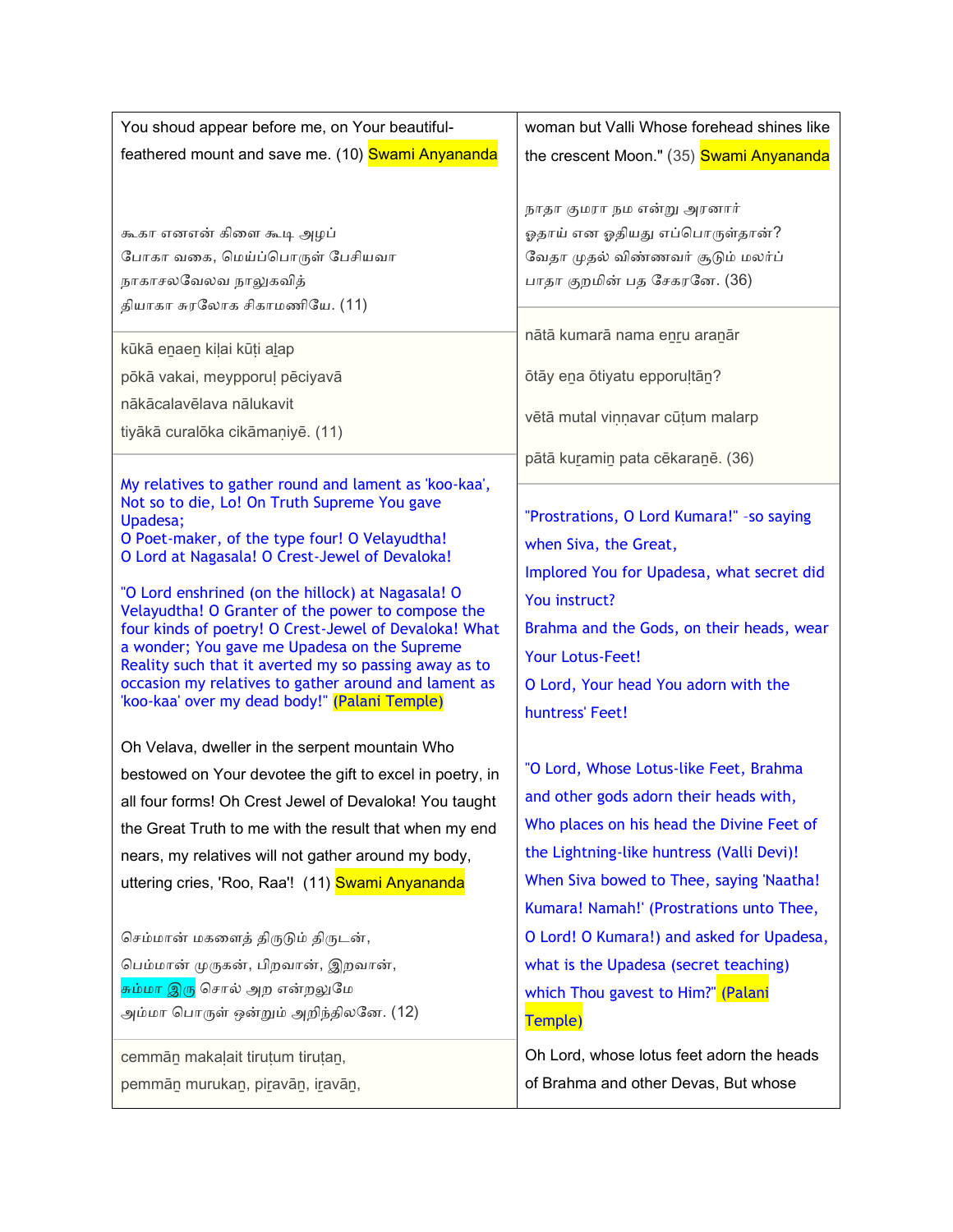| cumma iru col ara enralume                                                                                                                                                                                                                                                                                 |                                                                                                                                           |
|------------------------------------------------------------------------------------------------------------------------------------------------------------------------------------------------------------------------------------------------------------------------------------------------------------|-------------------------------------------------------------------------------------------------------------------------------------------|
| ammā poruļ onrum arintilanē. (12)                                                                                                                                                                                                                                                                          | head, in turn, is adorned by the feet of the<br>hunter's Daughter! What is the Truth you                                                  |
| The Stealer who kidnapped Valli, the red-deer-born;<br>That Glorious Murugan, deathless and unborn -<br>When He, speechless, instructed me 'Be Silent,'<br>What wonder! Even a single object I knew not.                                                                                                   | taught when Shiva reverentially called you,<br>"Natha, Kumara" and said, "Teach me"?<br>(36) Swami Anyananda                              |
| "What a wonder! When Lord Murugan - the Stealer who<br>kidnapped Valli born of (Lakshmi in the form of) a red<br>deer, the Glorious One, the birthless and deathless<br>One - instructed me through silence (speechless<br>Upadesa) to 'be silent,' Lo! I knew no object of the<br>world." (Palani Temple) | கிரிவாய் விடு விக்ரம வேல் இறையோன்<br>பரிவாரம் எனும் பதம் மேவலையே<br>புரிவாய் மனனே பொறையாம் அறிவால்<br>அரிவாய், அடியோடும் அகந்தையையே. (37) |
| The Thief who stole the red deer's daughter (Valli), He,                                                                                                                                                                                                                                                   | kirivāy vițu vikrama vēl iraiyon                                                                                                          |
| the Great Master, unborn and undecaying, gave me the                                                                                                                                                                                                                                                       |                                                                                                                                           |
| upadesa Summa iru! (Be still! Simply be!). So subtle, I<br>cannot comprehend its meaning! (12) Swami                                                                                                                                                                                                       | parivāram enum patam mēvalaiyē                                                                                                            |
| Anyananda                                                                                                                                                                                                                                                                                                  | purivāy mananē poraiyām arivāl                                                                                                            |
| முருகன், தனிவேல் முனி, நம் குரு என்று                                                                                                                                                                                                                                                                      | arivāy, atiyōțum akantaiyaiyē. (37)                                                                                                       |
| அருள்கொண்டு அறியார் அறியும் தரமோ?                                                                                                                                                                                                                                                                          |                                                                                                                                           |
| உரு அன்று, அரு அன்று, உளது அன்று, இலது அன்று,                                                                                                                                                                                                                                                              | The Lord, Who threw His mighty Vel on the                                                                                                 |
| இருள் அன்று, ஒளி அன்று, என நின்றதுவே. (13)                                                                                                                                                                                                                                                                 | mountain,                                                                                                                                 |
|                                                                                                                                                                                                                                                                                                            | His Parivaaram (associate) I am - this status                                                                                             |
| murukan, tanivēl muni, nam kuru enru                                                                                                                                                                                                                                                                       | to attain,<br>Do long, O mind! With Knowledge called                                                                                      |
| aruļkoņțu ariyār ariyum taramō?                                                                                                                                                                                                                                                                            | <b>Serenity</b>                                                                                                                           |
| uru anru, aru anru, ulatu anru, ilatu anru,                                                                                                                                                                                                                                                                | Kill the ego, with its root, in its entirety.                                                                                             |
| irul anru, oli anru, ena ninratuvē. (13)                                                                                                                                                                                                                                                                   | "O mind! Sincerely long to attain the status                                                                                              |
| (That is) Murugan, the Peerless Vel Lord and our<br>Preceptor -<br>Is this possible of being known, unless known through                                                                                                                                                                                   | of being a Parivaaram (associate) of the<br>Lord (Velayudhan), Who let go the<br>powerful Vel on the (Krauncha) mountain                  |
| Grace?                                                                                                                                                                                                                                                                                                     | (as to rend it); and, with the Knowledge                                                                                                  |
| Not with form, not without; not existence, not<br>otherwise,                                                                                                                                                                                                                                               | called Serenity cut off this ego, together                                                                                                |
| Not darkness, not light; - Thus, the Absolute is.                                                                                                                                                                                                                                                          |                                                                                                                                           |
| "That (Supreme Being or the Absolute) which can be                                                                                                                                                                                                                                                         | with its root, completely." (Palani Temple)<br>The state of parivara or close associate of                                                |
| said to be neither with form nor without form, neither                                                                                                                                                                                                                                                     | the Lord Who threw the powerful Vel at the                                                                                                |
| existence nor non-existence, neither darkness nor<br>light, is (Itself) Murugan, is (Itself) the Lord with the                                                                                                                                                                                             |                                                                                                                                           |
| peerless Vel, is (Itself) our Parama Guru, - Is this                                                                                                                                                                                                                                                       | Krauncha Peak. Strive for, Oh mind,                                                                                                       |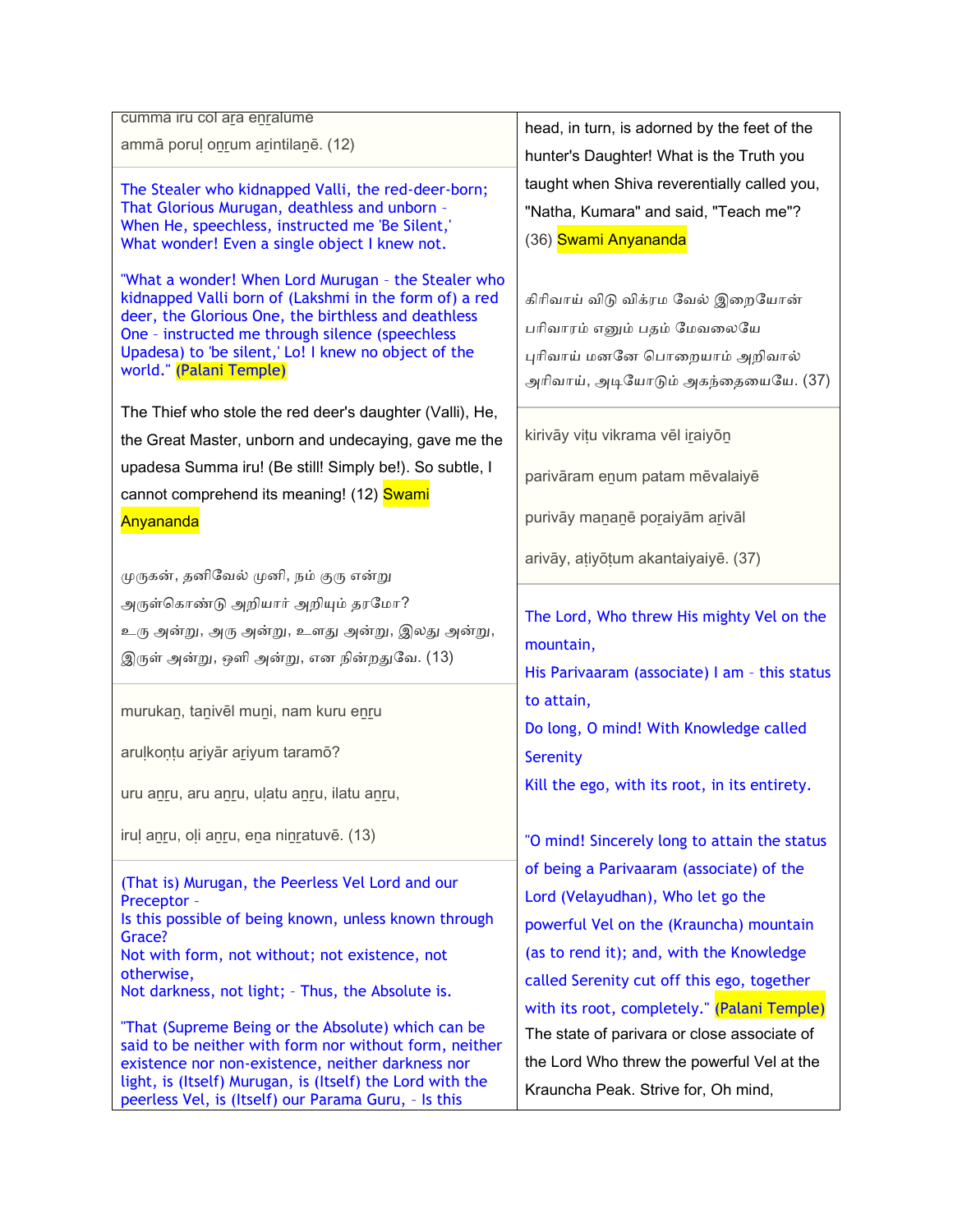| capable of being known except by those who know it                                                         | patiently and with serene knowledge rooting                                              |
|------------------------------------------------------------------------------------------------------------|------------------------------------------------------------------------------------------|
| through (Divine) Grace? (i.e. Except those who realize                                                     | out, completely, the ego-sense of I-ness.                                                |
| this by Divine Grace, no one can know this secret).<br>(Palani Temple)                                     |                                                                                          |
| That which has neither form nor without form, being and                                                    | (37) Swami Anyananda                                                                     |
| non-being, neither darkness nor light. Manifesting thus                                                    | ஆதாளியை, ஒன்று அறியேனை, அறத்                                                             |
| is Muruga -- the Perfect One, the only One, holding the                                                    | தீது ஆளியை, ஆண்டது செப்புமதோ                                                             |
| Vel is our Guru. Lacking His grace, can one                                                                | கூதாள கிராத குலிக்கு இறைவா                                                               |
| comprehend Him? (13) Swami Anyananda                                                                       | வேதாள கணம் புகழ் வேலவனே. (38)                                                            |
|                                                                                                            |                                                                                          |
| கைவாய் கதிர்வேல் முருகன் கழல் பெற்(று)                                                                     | ātāļiyai, onru ariyēnai, arat                                                            |
| உய்வாய் மனனே ஒழிவாய் ஒழிவாய்,                                                                              | tītu āļiyai, āņtatu ceppumatō                                                            |
| மெய் வாய் விழி நாசியொடும் செவி ஆம்                                                                         |                                                                                          |
| ஐவாய் வழி செல்லும் அவாவினையே. (14)                                                                         | kūtāla kirāta kulikku iraivā                                                             |
|                                                                                                            |                                                                                          |
| kaivāy katirvēl murukan kalal per(ru)                                                                      | vētāļa kaņam pukal vēlavanē. (38)                                                        |
|                                                                                                            | Ignorant, knowing nothing, and still worse,                                              |
| uyvāy mananē olivāy olivāy,                                                                                | Evil-natured, - me, You accepted; what to                                                |
| mey vāy vili nāciyoțum cevi ām                                                                             | say of this!                                                                             |
|                                                                                                            | O Kudhala-garlanded! O Lord of the<br>huntress!                                          |
| aivāy vali cellum avāvinaiyē. (14)                                                                         | O Lord Velayudha, hymned by ghosts                                                       |
|                                                                                                            | countless!                                                                               |
| Murugan with Vel radiant in hand - His Feet obtain<br>And be saved, O mind! Give up, give up soon          | "O Lord Velayudha, Who wears garlands of                                                 |
| The desires that course through the senses four and                                                        | Kudhala flowers! Who is the Husband of the<br>maiden (Valli) of the hunter caste! Who is |
| one:                                                                                                       | praised by groups and groups of ghosts! O                                                |
| The body, mouth, eyes, nose, and ear, in addition.                                                         | Lord, I am ruled by ignorance; (I am) a fool                                             |
| "O Mind! Give up, give up the desires that project                                                         | who knows nothing and (I am) full of evil<br>nature. Yet (considering me as something    |
| themselves through the five sense-organs of body<br>(skin), mouth, eyes, nose, and ears (for the enjoyment | of worth) Thou 'accepted' me (and made                                                   |
| of objects of the world); Obtain the Lotus-Feet of Lord                                                    | me Thine). What to say (of this gracious<br>act of Thine)!" (Palani Temple)              |
| Murugan with the radiant Vel in His hand, and be saved<br>(attain salvation)." (Palani Temple)             | Ever boastful, knowing none good, addicted                                               |
| Oh Mind! Abandon, abandon the desires that go out                                                          | to evil, how can I account for Your                                                      |
| seeking through the five gates of body, mouth, eyes,                                                       | subjugation of me? Oh Velava, praised by                                                 |
| nostrils and ears. Surrendering at the feet of Lord                                                        | the hordes of demons and wearing the                                                     |
| Muruga, Who wields the Vel in His hands, take the path                                                     | garland of Koodala flowers, You are the                                                  |
| to Salvation. (14) Swami Anyananda                                                                         | Consort of Valli! (38) Swami Anyananda                                                   |
|                                                                                                            |                                                                                          |
|                                                                                                            |                                                                                          |
| முருகன், குமரன், குகன் என்று மொழிந்து,                                                                     |                                                                                          |
| உருகும் செயல் தந்து உணர்வு என்(று) அருள்வாய்?                                                              | மாவேழ் சனனம் கெட, மாயை விடா<br>மூவேடணை என்று முடிந்திடுமோ                                |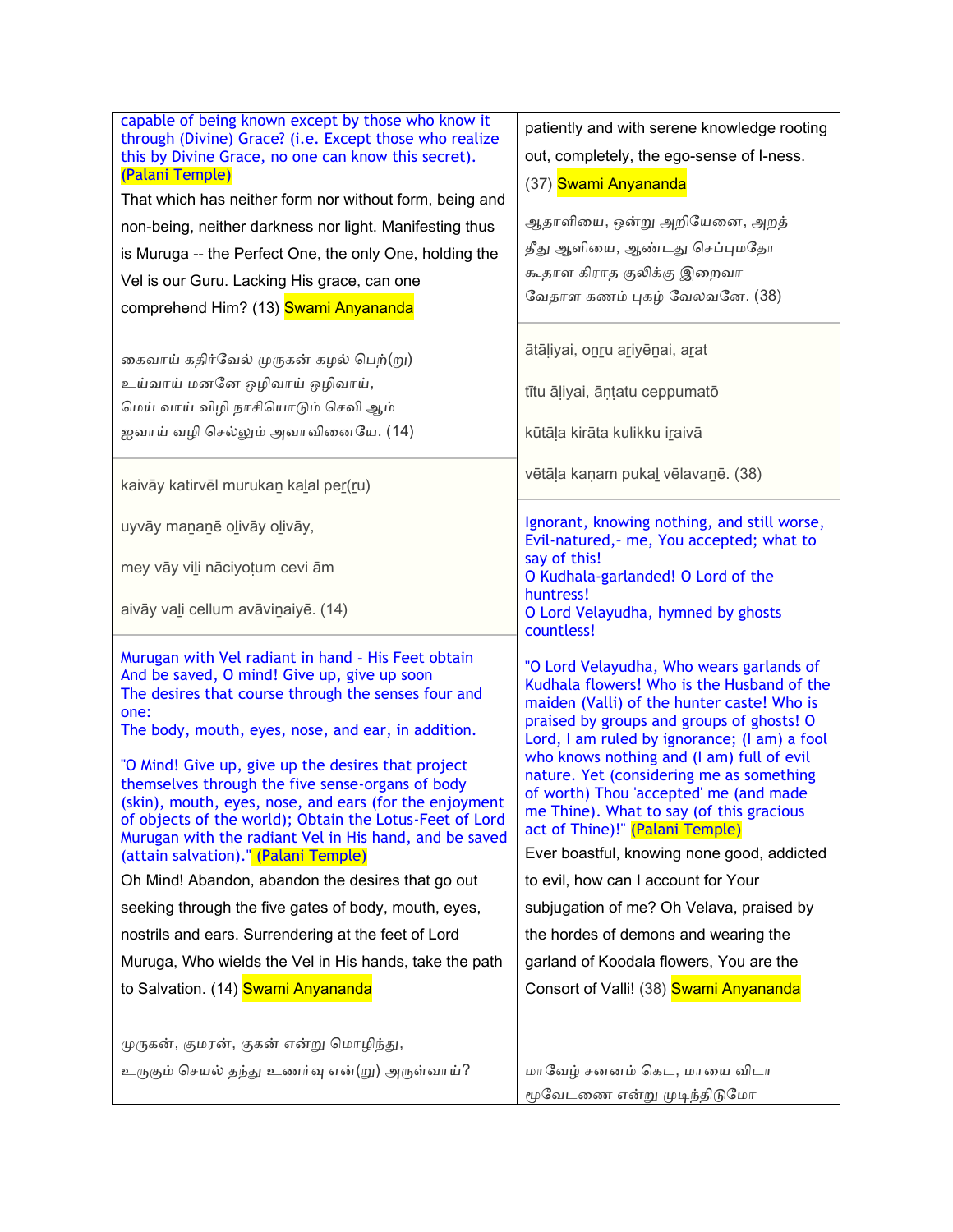| பொரு புங்கவரும், புவியும் பரவும்                                                                                                                                                                                                                                                                                                                                                                                                                                                                                                                                                                                                                                 | கோவே குறமின் கொடிதோள் புணரும்                                                                                                                                                                                                                                                                                                                                                                                                                                                                                                               |
|------------------------------------------------------------------------------------------------------------------------------------------------------------------------------------------------------------------------------------------------------------------------------------------------------------------------------------------------------------------------------------------------------------------------------------------------------------------------------------------------------------------------------------------------------------------------------------------------------------------------------------------------------------------|---------------------------------------------------------------------------------------------------------------------------------------------------------------------------------------------------------------------------------------------------------------------------------------------------------------------------------------------------------------------------------------------------------------------------------------------------------------------------------------------------------------------------------------------|
| குருபுங் கவ எண் குண பஞ்சரனே. (15)                                                                                                                                                                                                                                                                                                                                                                                                                                                                                                                                                                                                                                | தேவே சிவசங்கர தேசிகனே. (39)                                                                                                                                                                                                                                                                                                                                                                                                                                                                                                                 |
|                                                                                                                                                                                                                                                                                                                                                                                                                                                                                                                                                                                                                                                                  |                                                                                                                                                                                                                                                                                                                                                                                                                                                                                                                                             |
| murukan, kumaran, kukan enru molintu,                                                                                                                                                                                                                                                                                                                                                                                                                                                                                                                                                                                                                            | māvēl cananam keta, māyai vitā                                                                                                                                                                                                                                                                                                                                                                                                                                                                                                              |
| urukum ceyal tantu unarvu en(ru) arulvāy?                                                                                                                                                                                                                                                                                                                                                                                                                                                                                                                                                                                                                        | mūvētaņai enru mutintitumō                                                                                                                                                                                                                                                                                                                                                                                                                                                                                                                  |
| poru punkavarum, puviyum paravum                                                                                                                                                                                                                                                                                                                                                                                                                                                                                                                                                                                                                                 | kōvē kuramin kotitōļ puņarum                                                                                                                                                                                                                                                                                                                                                                                                                                                                                                                |
| kurupun kava en kuna pañcaranē. (15)                                                                                                                                                                                                                                                                                                                                                                                                                                                                                                                                                                                                                             | tēvē civacankara tēcikanē. (39)                                                                                                                                                                                                                                                                                                                                                                                                                                                                                                             |
| 'Murugan, Kumaran, Guhan' - Thus, to utter and melt<br>And have Divine Experience, when shalt Thou grant?<br>O Guru Supreme! Who is worshipped by the Devas<br>devout<br>And the mortals alike! O Abode of Virtues Eight!<br>"O Guru Supreme, who is worshipped by the battling<br>Devas and by (men of) the world, who is an Abode of<br>eightfold attributes! Granting me the state of melting<br>(of heart) with the utterance of 'Murugan, Kumaran,<br>Guhan,' when shalt Thou bless me with Inner<br>Awareness (Divine Experience)?" (Palani Temple)<br>Praised by devout Devas and by the people on earth,<br>Oh Foremost of the Gurus! The Abode of eight | For the seven great births to come to a<br>close,<br>When shall the three Eshanas, inseparable<br>from Maya, cease?<br>O King! O Embracer of Valli, the tender<br>huntress!<br>O Great Guru of Sankara, of form<br>auspicious!<br>"O King (of the universe)! O Lord, Who<br>embraces the shoulders of the lightning-<br>like huntress, Valli Devi! Guru of<br>Sivasankara! In order that the seven (kinds<br>of) great births be destroyed, when shall<br>the three Eshanas (desires), which are<br>inseparable from Maya, come to an end?" |
| attributes! When will Thou confer upon me that state                                                                                                                                                                                                                                                                                                                                                                                                                                                                                                                                                                                                             | (Palani Temple)                                                                                                                                                                                                                                                                                                                                                                                                                                                                                                                             |
| proximate to You? With mind melting, I could go on                                                                                                                                                                                                                                                                                                                                                                                                                                                                                                                                                                                                               | Oh Prince, embracing the lightning-like Valli!                                                                                                                                                                                                                                                                                                                                                                                                                                                                                              |
| chanting Muruga, Kumara and Guha. (15) Swami                                                                                                                                                                                                                                                                                                                                                                                                                                                                                                                                                                                                                     | Oh Guru of Lord Shiva! When will the seven                                                                                                                                                                                                                                                                                                                                                                                                                                                                                                  |
| Anyananda                                                                                                                                                                                                                                                                                                                                                                                                                                                                                                                                                                                                                                                        | kinds of births and the three desires of                                                                                                                                                                                                                                                                                                                                                                                                                                                                                                    |
|                                                                                                                                                                                                                                                                                                                                                                                                                                                                                                                                                                                                                                                                  | Maya, tightly holding me, come to an end?                                                                                                                                                                                                                                                                                                                                                                                                                                                                                                   |
| பேராசை எனும் பிணியில் பிணிபட்டு,                                                                                                                                                                                                                                                                                                                                                                                                                                                                                                                                                                                                                                 | (39) Swami Anyananda                                                                                                                                                                                                                                                                                                                                                                                                                                                                                                                        |
| ஓரா வினையேன் உழலத் தகுமோ?                                                                                                                                                                                                                                                                                                                                                                                                                                                                                                                                                                                                                                        |                                                                                                                                                                                                                                                                                                                                                                                                                                                                                                                                             |
| வீரா முதுசூர் பட, வேல் எறியும்                                                                                                                                                                                                                                                                                                                                                                                                                                                                                                                                                                                                                                   |                                                                                                                                                                                                                                                                                                                                                                                                                                                                                                                                             |
| சூரா சுரலோக துரந்தரனே. (16)                                                                                                                                                                                                                                                                                                                                                                                                                                                                                                                                                                                                                                      | வினை ஓடவிடும் கதிர்வேல் மறவேன்                                                                                                                                                                                                                                                                                                                                                                                                                                                                                                              |
|                                                                                                                                                                                                                                                                                                                                                                                                                                                                                                                                                                                                                                                                  | மனையோடு தியங்கி, மயங்கிடவோ?                                                                                                                                                                                                                                                                                                                                                                                                                                                                                                                 |
| pērācai enum piņiyil piņipattu,                                                                                                                                                                                                                                                                                                                                                                                                                                                                                                                                                                                                                                  | சுனையோடு, அருவிற் றுறையோடு, பசுந்                                                                                                                                                                                                                                                                                                                                                                                                                                                                                                           |
| ōrā viņaiyēn ulalat takumō?                                                                                                                                                                                                                                                                                                                                                                                                                                                                                                                                                                                                                                      | தினையோடு இதணோடு திரிந்தவனே. (40)                                                                                                                                                                                                                                                                                                                                                                                                                                                                                                            |
|                                                                                                                                                                                                                                                                                                                                                                                                                                                                                                                                                                                                                                                                  | vinai ōțavițum katirvēl maravēn                                                                                                                                                                                                                                                                                                                                                                                                                                                                                                             |
| vīrā mutucūr pata, vēl eriyum                                                                                                                                                                                                                                                                                                                                                                                                                                                                                                                                                                                                                                    |                                                                                                                                                                                                                                                                                                                                                                                                                                                                                                                                             |
|                                                                                                                                                                                                                                                                                                                                                                                                                                                                                                                                                                                                                                                                  | manaiyōțu tiyanki, mayankițavō?                                                                                                                                                                                                                                                                                                                                                                                                                                                                                                             |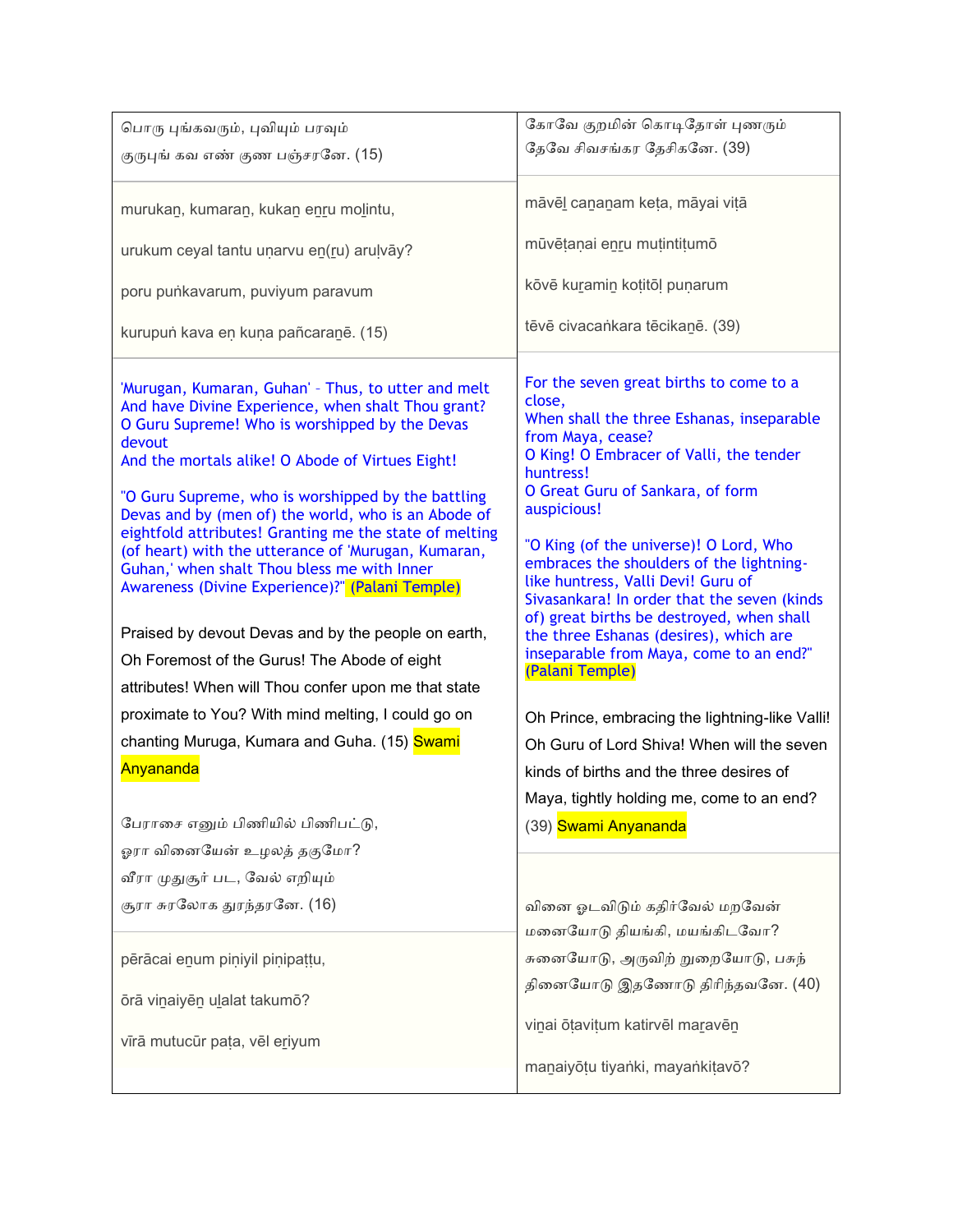| cūrā curalōka turantaranē. (16)                                                                                     | cunaiyōtu, aruvir ruraiyōtu, pacun                                                                 |
|---------------------------------------------------------------------------------------------------------------------|----------------------------------------------------------------------------------------------------|
| Afflicted by the deadly disease of insatiable desire,<br>Is it fair that I, of evil deeds and non-discrimination,   | tinaiyōțu itanōțu tirintavanē. (40)                                                                |
| suffer?                                                                                                             | Karma-dispelling Luminous-Vel, I shall not                                                         |
| O Valorous One! O Undaunted Vel-Thrower<br>As to destroy the age-old Sura! O Devaloka-Protector!                    | forget;<br>Perplexed and deluded will I be, by this life                                           |
| "O Lord, Who is an embodiment of courage! O                                                                         | transient?<br>The spring, the waterfall and the fields of                                          |
| Undaunted One, Who threw the Vel as to destroy the<br>age-old Surapadma! O You, Who took the responsibility         | millet, -                                                                                          |
| of protecting Devaloka! Should I, of such evil Karmas                                                               | O Lord, Who wandered amongst these, as<br>also the watch-shed?                                     |
| as cannot discriminate, be tossed about, and afflicted<br>by the disease of inordinate desire! Is it fair, O Lord?" | "O Lord, Who (in search of Valli) wandered                                                         |
| (Palani Temple)                                                                                                     | about the (mountain) spring, the banks of<br>the waterfall, the millet field, and the              |
| Oh Valorous Sura, who flung the Vel to kill The age-<br>long Soorapadma! Oh Victorious Lord who restored            | watch-shed! I shall not forget the                                                                 |
| Devas their world! Weltering in the disease of avarice                                                              | Luminous-Vel that dispels (the darkness of)<br>Karmas. Will I be perplexed and deluded by          |
| without clear thought of what is good, Do I deserve this                                                            | this Samsaric life? (No, it cannot be!)"<br>(Palani Temple)                                        |
| restless fate? (16) Swami Anyananda                                                                                 | The sharp Vel that drove away evil from me                                                         |
|                                                                                                                     | I will not forget. Should I remain deluded by                                                      |
| யாம் ஓதிய கல்வியும், எம் அறிவும்,                                                                                   | this samsaric life? Muruga, You walked                                                             |
| தாமே பெற, வேலவர் தந்ததனால்,                                                                                         | about the hills, with its pools, and green                                                         |
| பூமேல் மயல்போய், அறமெய்ப் புணர்வீர்                                                                                 | fields of millets dotted with watchers' lofts,                                                     |
| நாமேல், நடவீர் நடவீர் இனியே. (17)                                                                                   | looking for Valli. (40) Swami Anyananda                                                            |
| yām ōtiya kalviyum, em arivum,                                                                                      | சாகாது, எனையே சரணங்களிலே                                                                           |
|                                                                                                                     | காகா நமனார் கலகம் செயும்நாள்                                                                       |
| tāmē pera, vēlavar tantatanāl,                                                                                      | வாகா முருகா மயில் வாகனனே                                                                           |
| pūmēl mayalpōy, arameyp punarvīr                                                                                    | யோகா சிவஞான உபதேசிகனே. (41)                                                                        |
|                                                                                                                     | cākātu, enaiyē caranankalilē                                                                       |
| nāmēl, natavīr natavīr iniyē. (17)                                                                                  |                                                                                                    |
|                                                                                                                     | kākā namanār kalakam ceyumnāl                                                                      |
| The education we had and our inner understanding<br>too,                                                            | vākā murukā mayil vākananē                                                                         |
| As Lord Velayudha, of His accord, bestowed on us,                                                                   | yōkā civañāna upatēcikanē. (41)                                                                    |
| Let go your world's delusion and hold fast to Truth,                                                                |                                                                                                    |
| Sing, with your tongues, sing His glories henceforth.                                                               | Save me from transmigration and, under<br>your Lotus Feet,<br>Protect, protect, when the soul Yama |
| "The learning we had and our understanding were                                                                     | separates,                                                                                         |
| given to us directly by Lord Velayudha, of His own                                                                  | O Victory-garlanded! O Muruga! O Peacock-                                                          |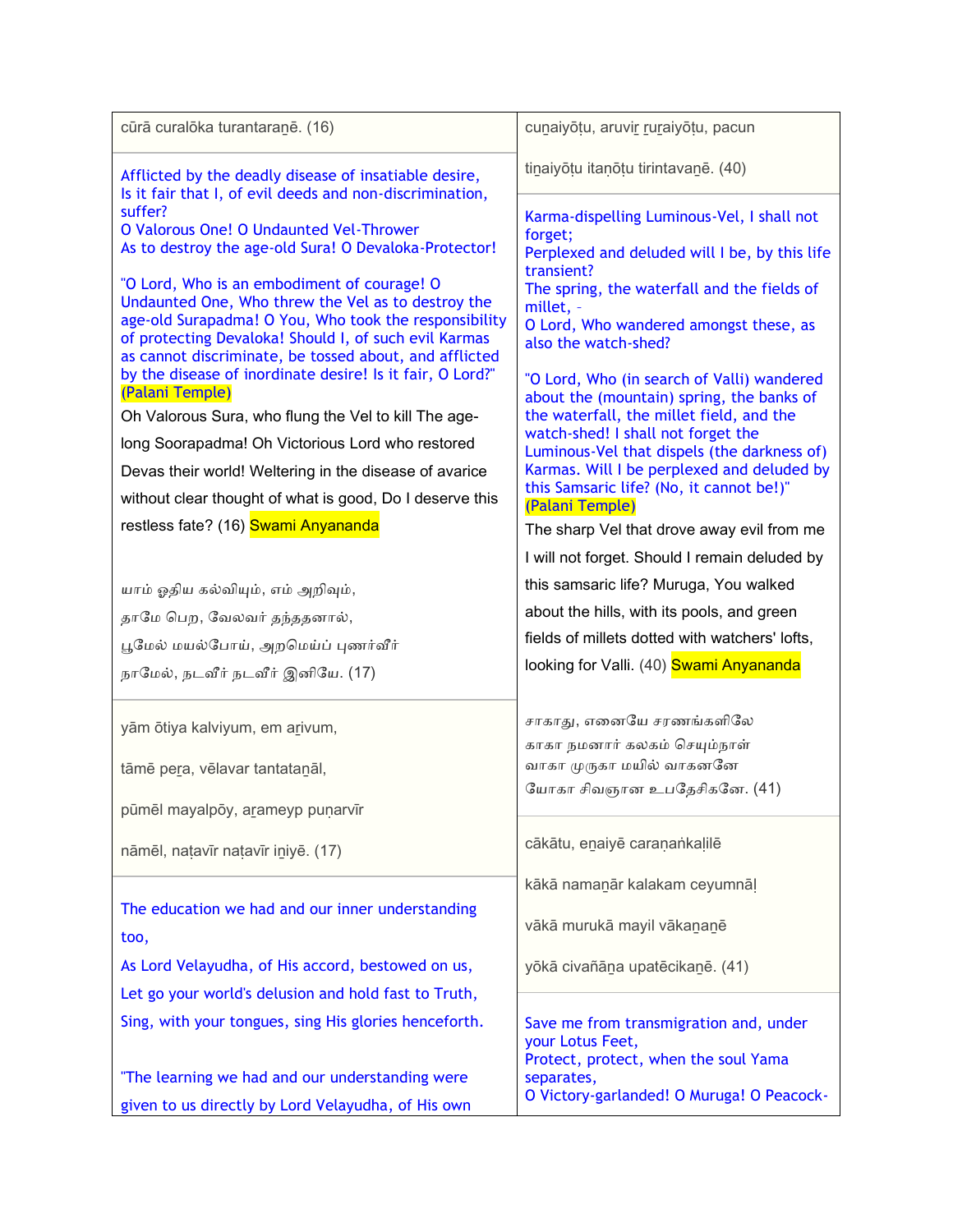| accord; therefore, casting aside (or overcoming) your<br>delusion on the world, be rooted in the Reality, and                                                                                                                                   | rider!<br>O Lord of Yoga! O Guru Supreme, the Siva-<br>Jnana Bestower!                                                                                                                                                                                                                                          |
|-------------------------------------------------------------------------------------------------------------------------------------------------------------------------------------------------------------------------------------------------|-----------------------------------------------------------------------------------------------------------------------------------------------------------------------------------------------------------------------------------------------------------------------------------------------------------------|
| with your tongues ever sing His glories henceforth."<br>(Palani Temple)                                                                                                                                                                         | "O Lord, wearing beautiful victory-<br>garlands! O Lord Muruga! O Peacock-rider!<br>O Lord of Yoga! O Lord (the Supreme Guru)                                                                                                                                                                                   |
| The learning we acquired and the wisdom we possess<br>were given by Muruga -- for His own service. Renounce<br>the craze for worldly life, Realize what is Truth and<br>Dharma. Let the tongue walk, walk the same way. (17)<br>Swami Anyananda | who grants Siva-Jnana (Atma-Jnana or<br>Brahma-Jnana)! At the time (of death)<br>when Yama would play his mischief (of<br>separating the soul from the body by<br>throwing his noose), allowing me not to die<br>(at his hands), protect me, O Lord, protect<br>me under Thine Divine Feet." (Palani<br>Temple) |
| உதியா, மரியா, உணரா, மறவா,                                                                                                                                                                                                                       | Oh Victorious Muruga, mounted on the                                                                                                                                                                                                                                                                            |
| விதிமால் அறியா விமலன் புதல்வா<br>அதிகா அநகா அபயா அமரா                                                                                                                                                                                           | peacock, Oh Yogiswara, the Guru giving                                                                                                                                                                                                                                                                          |
| வதி காவல் சூர பயங்கரனே. (18)                                                                                                                                                                                                                    | Jnanopadesa! When Yama creates a furor                                                                                                                                                                                                                                                                          |
|                                                                                                                                                                                                                                                 | to take away my life, protect me from death                                                                                                                                                                                                                                                                     |
| utiyā, mariyā, uņarā, maravā,                                                                                                                                                                                                                   | by giving refuge at Thine lotus feet. (41)<br>Swami Anyananda                                                                                                                                                                                                                                                   |
| vitimāl ariyā vimalan putalvā                                                                                                                                                                                                                   |                                                                                                                                                                                                                                                                                                                 |
| atikā anakā apayā amarā                                                                                                                                                                                                                         | குறியைக் குறியாது குறித்து அறியும்                                                                                                                                                                                                                                                                              |
| vati kāval cūra payankaranē. (18)                                                                                                                                                                                                               | நெறியைத், தனிவேலை நிகழ்த்திடலும்,                                                                                                                                                                                                                                                                               |
|                                                                                                                                                                                                                                                 | செறிவு அற்று, உலகோ(டு) உரை சிந்தையும்                                                                                                                                                                                                                                                                           |
| Unborn and deathless, unthinking and unforgetting,                                                                                                                                                                                              | அற்று,                                                                                                                                                                                                                                                                                                          |
| Unknowable by Brahma and Vishnu, - such Ever-Pure<br>offspring!                                                                                                                                                                                 | அறிவு அற்று, அறியாமையும் அற்றதுவே.                                                                                                                                                                                                                                                                              |
| O Great One! O Sinless! O Refuge! O Protector<br>Of Amaravathi! O Surapadma's terrifier and terror!                                                                                                                                             | (42)                                                                                                                                                                                                                                                                                                            |
| "O Lord Shanmukha! (Spiritual) Son of the Ever-Pure<br>Lord (Siva), Who is birthless and deathless, Who thinks                                                                                                                                  | kuriyaik kuriyātu kurittu ariyum                                                                                                                                                                                                                                                                                |
| not nor forgets, Who cannot be known (even) by<br>Brahma and Vishnu! O Great Lord, the Sinless One, the                                                                                                                                         | neriyait, tanivēlai nikalttitalum,                                                                                                                                                                                                                                                                              |
| Giver of Refuge, the Protector of Amaravathi (the<br>capital of Svarga, or the abode of Devas), the terrifier<br>of Surapadma!" (Palani Temple)                                                                                                 | cerivu arru, ulakō(tu) urai cintaiyum arru,                                                                                                                                                                                                                                                                     |
| Stainless Shiva is without birth or death. He is without                                                                                                                                                                                        | arivu arru, ariyāmaiyum arratuvē. (42)                                                                                                                                                                                                                                                                          |
| thought or forgetfulness, and is beyond the                                                                                                                                                                                                     |                                                                                                                                                                                                                                                                                                                 |
| comprehension of Brahma and Vishnu. Oh You, His                                                                                                                                                                                                 | To know the Object Supreme by thinking<br>without thinking,                                                                                                                                                                                                                                                     |
| son, the One above all are sinless, fearless, the                                                                                                                                                                                               | That State, - the Vel incomparable, - no                                                                                                                                                                                                                                                                        |
| Protector of Devaloka! The One who put fear into                                                                                                                                                                                                | sooner is it granted,<br>Than, lo, world's relations ceased, speech                                                                                                                                                                                                                                             |
| Soorapadma. (18) Swami Anyananda                                                                                                                                                                                                                | and mind too ceased,                                                                                                                                                                                                                                                                                            |
|                                                                                                                                                                                                                                                 | Ceased the intellect and, lo, ignorance also<br>ceased!                                                                                                                                                                                                                                                         |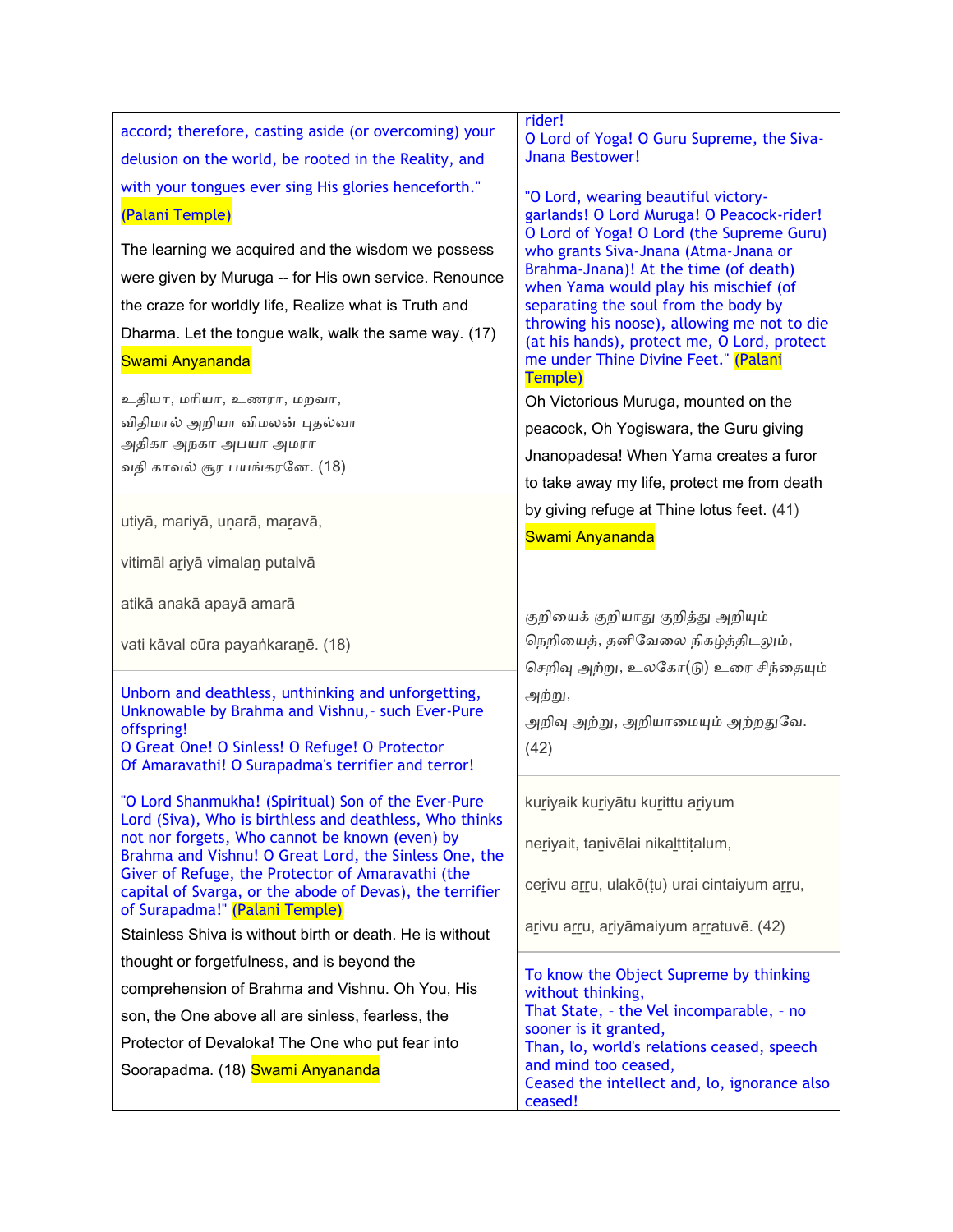ேடிவும் தனமும் மனமும் குணமும் குடியும் குலமும் குடிபோகியவா அடி அந்தம் இலா அயில் வேல் அரசே மிடி என்று ஒரு பாேி நேைிப் படிசன. (19)

vativum tanamum manamum kunamum

kutiyum kulamum kutipōkiyayā

aṭi antam ilā ayil vēl aracē

miṭi eṉṟu oru pāvi veḷip paṭiṉē. (19)

Beauty, wealth, (good) mind, noble qualities, Good lineage and family prestige – all depart, Alas! O King of sharp-Vel, the beginningless and endless One!

If poverty, the sinner, manifests itself in anyone.

"O King (Lord) with the sharp Vel! O beginningless and endless One! If poverty, the sinner, afflicts a person O what a wonder! His (bodily) beauty, his wealth, his (good) mental condition, his (noble) qualities, his (good) lineage and his family prestige – all leave him!" (Palani Temple)

Oh, the One without beginning or end! Oh Lord, holding the pointed Vel! If poverty, the sinner were to visit me, my beauty and my wealth, my mind and character, my

family and religion will all desert me; Will they not? (19)

## Swami Anyananda

அாிதாகிய நமய்ப் நபாருளுக்கு அடிசயன் உரிதா உபதேசம் உணர்த்தியவா விரிகாரண விக்கிரம வேள் இமையோர் புாிதாரக ொக புரந்தரசன. (20)

aritākiya meyp porulukku atiyēn

uritā upatēcam unarttiyavā

viritāraṇa vikkirama vēḷ imaiyōr

puritāraka nāka purantaraṉē. (20)

"No sooner is the Vel Incomparable, (or) that Supreme State (Mukthi) of knowing (realizing) the Object (of meditation) by thinking without thinking, granted (to me), that all (my) relations with the world ceased, speech and mind also ceased, intellect ceased and ignorance, too, ceased!" (Palani Temple)

The material goal of life is not the goal that should be known. It is apprehended by meditation of the Ultimate. When God with the peerless Vel gave upadesa of this, So soon, relationship with the world ceasing, thought and speech were cut, knowledge departed and ignorance followed suit.

(42) Swami Anyananda

துசா மணியும் துகிலும் புனனோள் நேசா முருகா நினது அன்பு அருளால், ஆசா ெிகைம் துகைாயின பின், சபசா அநுபூதி பிறந்ததுசே. (43)

tucā maniyum tukilum punaivāl

nēcā murukā niṉatu aṉpu aruḷāl,

ācā nikaḷam tukaḷāyiṉa piṉ,

pēcā anupūti pirantatuvē. (43)

She who wears clean gems and clothes, Her Beloved, O Muruga, by Thine Love-Grace,

The desire-chain having been reduced to dust,

Was born Speechless-Experience, grand indeed most.

"O Lord Muruga, the Beloved of her (Valli) who wears clean (garlands or ornaments made of) gems and clothes! By Thine Love-Grace, the desire-chain was shattered to dust (i.e., destroyed) and then Speechless-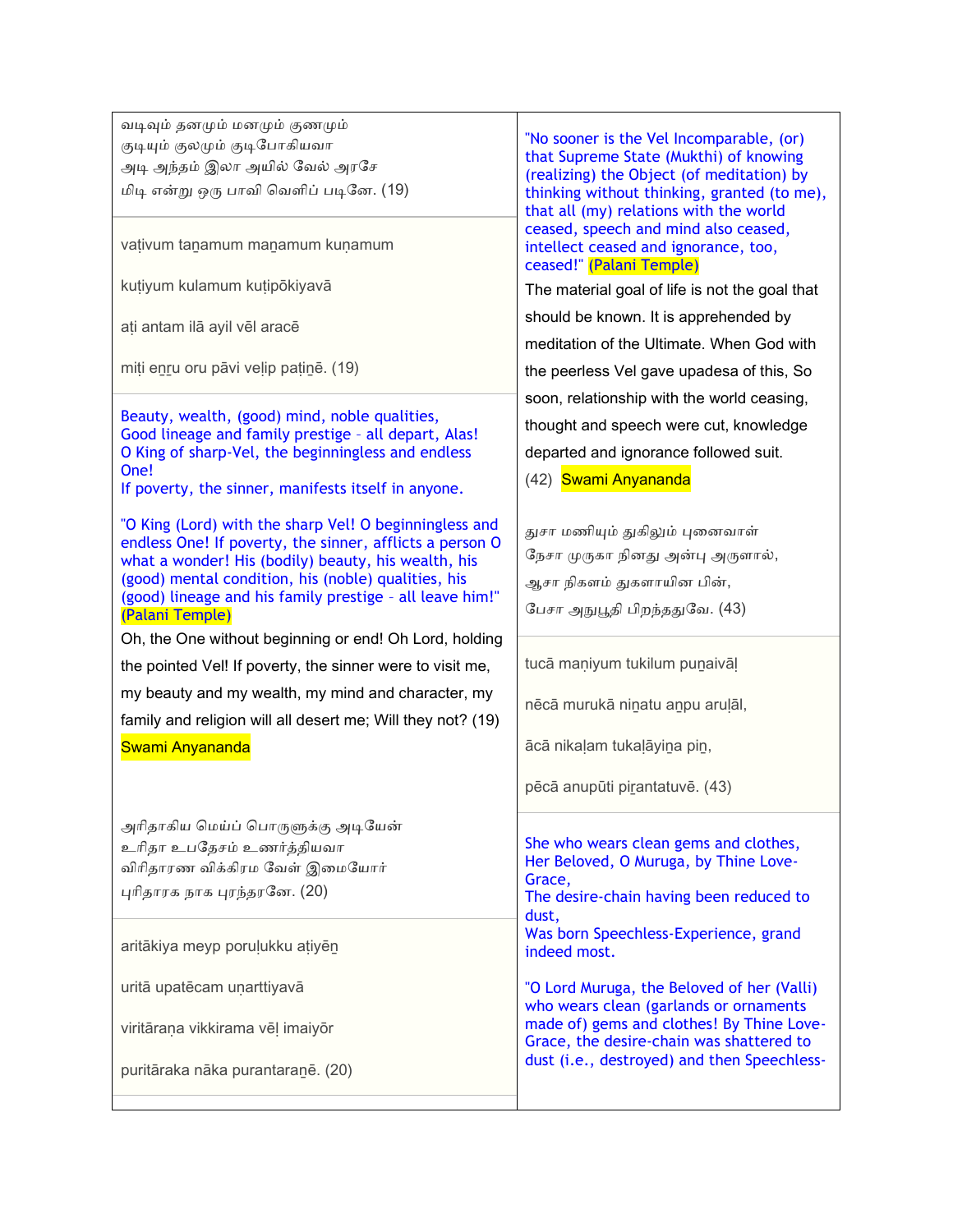| That Supreme Reality, most difficult to attain,                                                              | Experience (i.e., Direct Experience or                                                 |
|--------------------------------------------------------------------------------------------------------------|----------------------------------------------------------------------------------------|
| O, Thy experience-Upadesa made this slave gain!<br>O Great Vessel! O Beloved! O Lord of might and main!      | Sakshatkara) was born." (Palani Temple)                                                |
| O Pranava, longed by the Devas! O Protector of                                                               | Oh Lover of Valli, attired in dress beautiful                                          |
| Heaven!                                                                                                      | embellished with many a precious gem! Oh                                               |
| "O Lord, Who is like a big boat (to cross this ocean of                                                      | my Friend, Muruga! By Your gracious act                                                |
| Samsara), Who is possessed of great valour, Who is<br>liked by all, Who is the Supreme Pranava and the       |                                                                                        |
| object of longing and meditation by the Devas, Who is                                                        | the fetters of my desires got broken to                                                |
| the protector of Devaloka! You gave Upadesa from<br>within (Initiation by way of inner experience) such that | pieces and indescribable anubhuti the                                                  |
| it made this slave of Thine entitled for that Supreme                                                        | Experience of the divine state was born in                                             |
| Reality that is (otherwise) most difficult to attain. O<br>What a wonder!" (Palani Temple)                   | me. (43) Swami Anyananda                                                               |
| Oh Victorious Muruga! Saviour of Devaloka! With                                                              |                                                                                        |
| shoulders like mountains, Who has crossed beyond the                                                         | சாடும் தனிவேல் முருகன் சரணம்,                                                          |
| City of Devas! How wonderful, You made me deserve                                                            | சூடும்படி தந்தது சொல்லுமதோ?                                                            |
| Upadesa about the One Reality, So rare and difficult to                                                      | வீடும், சுரர் மாமுடி, வேதமும் வெம்                                                     |
| get! (20) Swami Anyananda                                                                                    | காடும், புனலும் கமழும் கழலே. (44)                                                      |
|                                                                                                              |                                                                                        |
|                                                                                                              | cātum tanivēl murukan caranam,                                                         |
| கருதா மறவா நெறிகாண, எனக்கு                                                                                   |                                                                                        |
| இருதாள் வனசம் தர என்று இசைவாய்?                                                                              | cūțumpați tantatu collumatō?                                                           |
| வரதா முருகா மயில் வாகனனே                                                                                     | vīțum, curar māmuți, vētamum vem                                                       |
| விரதா சுர சூர விபாடணனே. (21)                                                                                 |                                                                                        |
|                                                                                                              | kātum, punalum kamalum kalalē. (44)                                                    |
| karutā maravā nerikāņa, enakku                                                                               |                                                                                        |
|                                                                                                              | Murugan, the Great, with the destroying,<br>Peerless Vel,                              |
| irutāļ vanacam tara enru icaivāy?                                                                            | Granted His Feet to be crowned, - O, what                                              |
| varatā murukā mayil vākananē                                                                                 | to tell!<br>Moksha, God's glorious heads, and the                                      |
|                                                                                                              | Vedas eternal,                                                                         |
| viratā cura cūra vipātaņanē. (21)                                                                            | Shine with the Feet, the hot forest and the<br>field as well.                          |
| Non-thinking and non-forgetting state, I to attain,                                                          |                                                                                        |
| Your two Foot-Lotuses to confer, When will you deign?                                                        | "Lord Muruga, with the Incomparable and<br>destroying Vel, granted His Feet to be      |
| O Granter of boons! O Muruga! O Peacock-Rider!                                                               | crowned (on my head), - the Feet which                                                 |
| O Protector! O terrible Surapadma-Cleaver!                                                                   | shine as (or whose divine fragrance is<br>emitting or felt in) Moksha, on the heads of |
|                                                                                                              | the Devas, in the Vedas, in the hot forest                                             |
| "O Peacock-vehicled Lord Muruga, Who art the Granter                                                         | and the millet fields. O What shall I say (of                                          |
| of boons, Who art avowed (to protect devotees), Who                                                          | His graciousness)!" (Palani Temple)                                                    |
| rent the Asura, Surapadma, into two halves (with Thy                                                         | Oh Muruga, possessor of the matchless Vel!                                             |
| Vel)! When wilt Thou condescend to grant me Thine                                                            |                                                                                        |
|                                                                                                              | You pointed to me as the place to                                                      |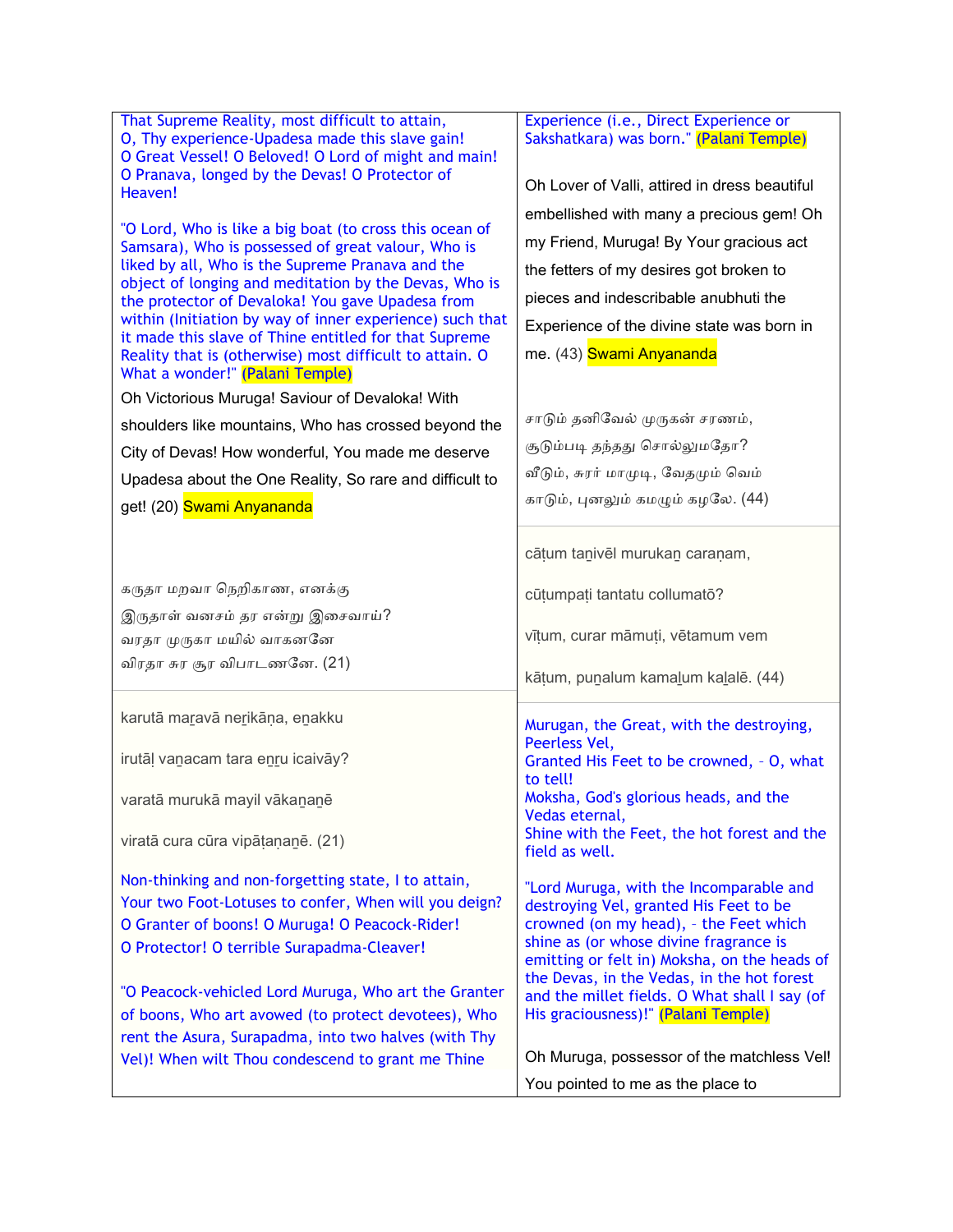| two Lotus-Feet, that I may attain that non-thinking                                                            | surrender, Your two sacred feet that                                              |
|----------------------------------------------------------------------------------------------------------------|-----------------------------------------------------------------------------------|
| and nonforgetting state (of Mukthi)?" (Palani Temple)                                                          | manifest as moksha on the heads of great                                          |
| When will Thou condescend to take me, Who knows not                                                            | Devas, in the four Vedas, in dense forests                                        |
| the way of merit, to where both Your lotus feet rest,                                                          | and in the fields of millets. Can it be                                           |
| where there is neither thought nor nescience? Oh Boon-                                                         | described? (44) Swami Anyananda                                                   |
| giver, Muruga, the peacock Rider, Who cut asunder the                                                          |                                                                                   |
| hated Soorapadma! (21) <b>Swami Anyananda</b>                                                                  | கரவாகிய கல்வி உளார் கடைசென்று                                                     |
|                                                                                                                | இரவா வகை, மெய்ப்பொருள் ஈகுவையோ?                                                   |
|                                                                                                                | குரவா குமரா குலிசாயுத குஞ்                                                        |
| காளைக் குமரேசன் எனக் கருதித்                                                                                   | சரவா சிவயோக தயாபரனே. (45)                                                         |
| தாளைப் பணியத் தவம் எய்தியவா                                                                                    |                                                                                   |
| பாளைக் குழல் வள்ளி பதம் பணியும்                                                                                | karavākiya kalvi uļār kataicenru                                                  |
| வேளைச் சுர பூபதி, மேருவையே. (22)                                                                               | iravā vakai, meypporuļ īkuvaiyō?                                                  |
|                                                                                                                |                                                                                   |
| kāļaik kumarēcan enak karutit                                                                                  | kuravā kumarā kulicāyuta kuñ                                                      |
| tāļaip paņiyat tavam eytiyavā                                                                                  |                                                                                   |
|                                                                                                                | caravā civayōka tayāparanē. (45)                                                  |
| pāļaik kulal vaļļi patam paņiyum                                                                               | Not to approach me, who their learning                                            |
| vēļaic cura pūpati, mēruvaiyē. (22)                                                                            | conceal,                                                                          |
|                                                                                                                | And beg of them, will You grant me<br><b>Wisdom Eternal?</b>                      |
| To meditate on You, O Lord, as 'Kumaresan,' of Youth                                                           | O Lord with Vajrayudha! O Kumara! O                                               |
| Permanent,                                                                                                     | <b>Teacher Spiritual!</b>                                                         |
| And bow to Your Feet; how did I reach this Tapas<br>great!                                                     | O Deivayanai's Lord! O Granter of Yoga, the<br>Grace all full!                    |
| O Lord, Who bows to the charming Valli's Feet!                                                                 |                                                                                   |
| O Muruga! O Deva-Chief! O Great like the Meru Mount!                                                           | "O Master Divine! O Lord Kumara! O Lord<br>having the weapon, Vajra! O Consort of |
| "O Lord Muruga, the Commander-in-chief of the Devas,                                                           | Deivayanai! O Embodiment of Grace, Who                                            |
| the Great One like the Mount Meru, Who bowed to the<br>feet of Valli Devi of beautiful hairs! What a wonder, I | grants Siva-Yoga! Wilt Thou (graciously)                                          |
| have been blessed to attain to that state of austerity                                                         | grant me the Wisdom Supreme, so as to<br>obviate the need for me to beg at the    |
| (Tapas) as to bow to Thy Lotus-Feet meditating on                                                              | doors of those who conceal their learning?                                        |
| Thee as Lord Kumaresan of Eternal Youth!" (Palani<br>Temple)                                                   | (Kindly grant me.)" (Palani Temple)                                               |
| Meditating on Your youthful form, Oh Kumara, and                                                               | Should I beg at the doors of the learned and                                      |
| worshipping at Your holy feet, I gained spiritual wisdom.                                                      | wise men who hold back concealing their                                           |
| But You, the Lord of Devas, Great as Meru, worshipped                                                          | knowledge? Will You bestow on me the                                              |
| the feet of Valli with tresses Long, like sheaths of                                                           | ultimate Wisdom? Gurunatha, Kumara,                                               |
| coconut flowers. (22) Swami Anyananda                                                                          | holding the thunderbolt, Oh, Compassionate                                        |
|                                                                                                                | Bestower of Shiva-Jnana? (45) Swami                                               |
| அடியைக் குறியாது, அறியாமையினால்                                                                                | Anyananda                                                                         |
| முடியக் கெடவோ? முறையோ முறையோ,                                                                                  |                                                                                   |
|                                                                                                                |                                                                                   |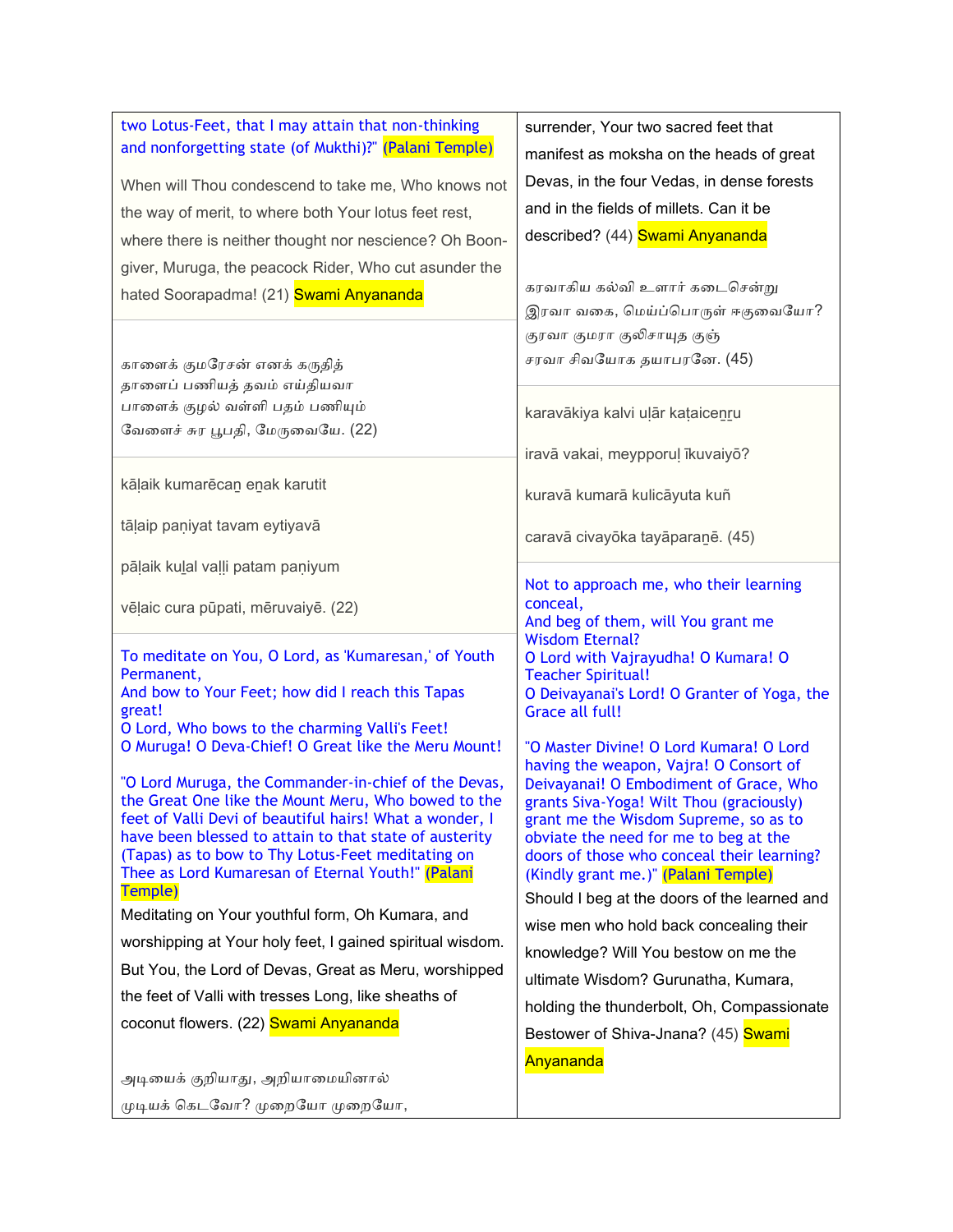| வடி விக்ரம வேல் மகிபா குறமின்                                                                                                                                                                                                                                                                       |                                                                                                                                                                        |
|-----------------------------------------------------------------------------------------------------------------------------------------------------------------------------------------------------------------------------------------------------------------------------------------------------|------------------------------------------------------------------------------------------------------------------------------------------------------------------------|
| கொடியைப் புணரும் குண பூதரனே. (23)                                                                                                                                                                                                                                                                   |                                                                                                                                                                        |
| atiyaik kuriyātu, ariyāmaiyināl                                                                                                                                                                                                                                                                     | எந்தாயும், எனக்கு அருள் தந்தையும் நீ,                                                                                                                                  |
| mutiyak ketavō? muraiyō muraiyō,                                                                                                                                                                                                                                                                    | சிந்தாகுலம் ஆனவை தீர்த்து எனையாள்,<br>கந்தா கதிர்வேலவனே உமையாள்                                                                                                        |
| vați vikrama vēl makipā kuramin                                                                                                                                                                                                                                                                     | மைந்தா குமரா மறை நாயகனே. (46)                                                                                                                                          |
| kotiyaip punarum kuna pūtaranē. (23)                                                                                                                                                                                                                                                                | entāyum, enakku aruļ tantaiyum nī,                                                                                                                                     |
| Contemplating not on Your Feet, of nescience<br>Am I to perish totally; is it fair, is it justice?                                                                                                                                                                                                  | cintākulam ānavai tīrttu enaiyāļ,                                                                                                                                      |
| O Lord with Vel, sharp and valorous! O Embracer of<br>Huntress,                                                                                                                                                                                                                                     | kantā katirvēlavanē umaiyāl                                                                                                                                            |
| The Lightning-Creeper! O Mountain of Divine Virtues!                                                                                                                                                                                                                                                | maintā kumarā marai nāyakanē. (46)                                                                                                                                     |
| "O Lord with the sharp and valorous Vel; O Mountain<br>(embodiment) of Virtues, Who embraced (married) the<br>lightning-creeper-like Valli Devi of the hunter caste!<br>Not meditating on Thy Feet, should I totally perish of<br>ignorance! Is it fair, O Lord, is it justice?" (Palani<br>Temple) | Thou art my Mother as also my Father that<br>bestows grace,<br>Please pray, accept me, removing all my<br>mental afflictions;<br>O Skanda! O Lord with Vel luminous! O |
| Because out of ignorance, I failed to worship Your holy                                                                                                                                                                                                                                             | <b>Darling Uma's!</b><br>O Kumara! O Glorious Lord of the immortal                                                                                                     |
| feet. Should I be forsaken to suffer totally? Is it just, is it                                                                                                                                                                                                                                     | <b>Vedas!</b>                                                                                                                                                          |
| just? Oh King, with the valorous sharp Vel, a monument                                                                                                                                                                                                                                              |                                                                                                                                                                        |
| of virtues, and ever locked in the embrace of the                                                                                                                                                                                                                                                   | "O Lord Skanda! O Lord with the self-                                                                                                                                  |
| lightning-like Valli! (23) Swami Anyananda                                                                                                                                                                                                                                                          | luminous Vel! O Son of Uma Devi! O<br>Kumara! O Lord of the Vedas! My Mother,                                                                                          |
| கூர்வேல் விழி மங்கையர் கொங்கையிலே                                                                                                                                                                                                                                                                   | as also the Father, that blesses me art<br>Thou. Destroy all (my) mental afflictions                                                                                   |
| சேர்வேன், அருள் சேரவும் எண்ணுமதோ                                                                                                                                                                                                                                                                    | and 'accept' me." (Palani Temple)                                                                                                                                      |
| சூர் வேரொடு குன்று தொளைத்த நெடும்                                                                                                                                                                                                                                                                   | Oh Kanda, Wielder of the bright Vel, Son of                                                                                                                            |
| போர் வேல புரந்தர பூபதியே. (24)                                                                                                                                                                                                                                                                      | Uma, Kumara, the Lord of the Vedas! You                                                                                                                                |
| kūrvēl vili mankaiyar konkaiyilē                                                                                                                                                                                                                                                                    | are my mother and my gracious father.<br>Wipe out all my turmoils and take                                                                                             |
| cērvēn, aruļ cēravum ennumatō                                                                                                                                                                                                                                                                       | possession of me. (46) Swami Anyananda                                                                                                                                 |
| cūr vērotu kunru toļaitta netum                                                                                                                                                                                                                                                                     | ஆறு ஆறையும் நீத்து, அதன்மேல்                                                                                                                                           |
| pōr vēla purantara pūpatiyē. (24)                                                                                                                                                                                                                                                                   | நிலையைப்<br>பேறா அடியேன், பெறுமாறு உளதோ                                                                                                                                |
| Unto the breasts of women with looks piercing<br>I join; to me Your Grace won't You think of joining?                                                                                                                                                                                               | சீறா வருசூர் சிதைவித்து, இமையோர்<br>கூறா உலகம் குளிர்வித் தவனே. (47)                                                                                                   |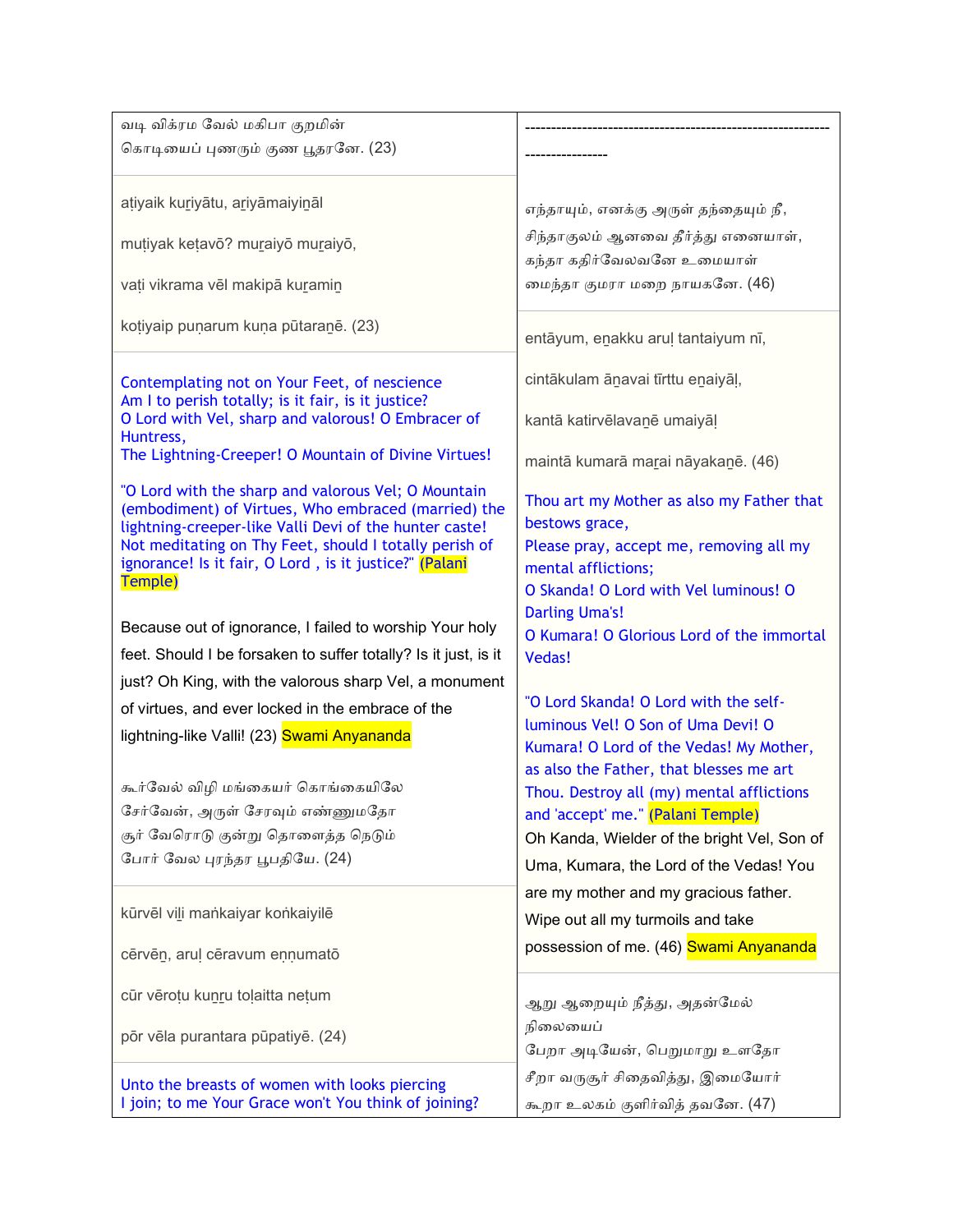| O Lord Velava with the Spear, long and fighting,<br>That rent the Sura and (Krauncha) mountain! O<br>Devaloka-King!                                                                                                                                                                                                                                                                                                                                           |                                                                                                                                                                  |
|---------------------------------------------------------------------------------------------------------------------------------------------------------------------------------------------------------------------------------------------------------------------------------------------------------------------------------------------------------------------------------------------------------------------------------------------------------------|------------------------------------------------------------------------------------------------------------------------------------------------------------------|
| "O Lord with the long, fighting Vel that pierced                                                                                                                                                                                                                                                                                                                                                                                                              | āru āraiyum nīttu, atanmēl nilaiyaip                                                                                                                             |
| (destroyed) Surapadma with his entire clan and the<br>(Krauncha) mountain! O Lord of Indraloka! Wilt Thou                                                                                                                                                                                                                                                                                                                                                     | pērā atiyēn, perumāru ulatō                                                                                                                                      |
| condescend to think of joining Thy grace with (or<br>bestowing Thy grace on) me who (am so means as to)<br>joins the breasts of women with Vel-like sharp eyes                                                                                                                                                                                                                                                                                                | cīrā varucūr citaivittu, imaiyōr                                                                                                                                 |
| (piercing looks)?" (Palani Temple)                                                                                                                                                                                                                                                                                                                                                                                                                            | kūrā ulakam kuļirvit tavanē. (47)                                                                                                                                |
| Can I, hugging (embracing the breasts of) women with                                                                                                                                                                                                                                                                                                                                                                                                          |                                                                                                                                                                  |
| sharp Vel-like eyes, ever think of being embraced by                                                                                                                                                                                                                                                                                                                                                                                                          | Transcending six-six, that state which is                                                                                                                        |
| Your grace? Oh King of Devaloka, the valorous Fighter!                                                                                                                                                                                                                                                                                                                                                                                                        | beyond,<br>Am I blessed to attain that as my fortune                                                                                                             |
| With the Vel, You routed out Soorapadma, piercing                                                                                                                                                                                                                                                                                                                                                                                                             | grand?                                                                                                                                                           |
| through the Krauncha Peak. (24) Swami Anyananda                                                                                                                                                                                                                                                                                                                                                                                                               | Destroying Surapadma, who rose angrily to<br>fight,<br>O Lord, You made heaven the Devas', duly<br>cooling it!                                                   |
| மெய்யே என வெவ்வினை வாழ்வை உகந்து                                                                                                                                                                                                                                                                                                                                                                                                                              | "O Lord Skanda! You killed the Asura,                                                                                                                            |
| ஐயோ அடியேன் அலையத் தகுமோ?                                                                                                                                                                                                                                                                                                                                                                                                                                     | Surapadma, who rose against You hissing in                                                                                                                       |
| கையோ, அயிலோ, கழலோ, முழுதும்                                                                                                                                                                                                                                                                                                                                                                                                                                   | anger (to attack), and restored the Devas                                                                                                                        |
| செய்யோய் மயிலேறிய சேவகனே. (25)                                                                                                                                                                                                                                                                                                                                                                                                                                | (who were tortured by the Asura) to (their<br>original abode of) heaven, cooling it and<br>making it again as theirs. Transcending the                           |
| meyyē ena vevviņai vālvai ukantu                                                                                                                                                                                                                                                                                                                                                                                                                              | thirty-six Tattvas, am I blessed to attain as<br>my fortune divine that Supreme State<br>which is beyond (the Tattvas)? (Pray, grant                             |
| aiyō atiyēn alaiyat takumō?                                                                                                                                                                                                                                                                                                                                                                                                                                   | me.) (Palani Temple)                                                                                                                                             |
| kaiyō, ayilō, kalalō, mulutum                                                                                                                                                                                                                                                                                                                                                                                                                                 | Will I get Your gracious conferment of that                                                                                                                      |
| ceyyōy mayilēriya cēvakanē. (25)                                                                                                                                                                                                                                                                                                                                                                                                                              | high state which lies beyond the six and<br>thirty tattvas? Oh Guru, who killed the angry                                                                        |
| Taking life, of Karmas relentless, as real and rejoicing,                                                                                                                                                                                                                                                                                                                                                                                                     | Soorapadma, who invaded and restored                                                                                                                             |
| Am I to toss about and whirl? Is it becoming?                                                                                                                                                                                                                                                                                                                                                                                                                 | back the Kingdom once again, cool and                                                                                                                            |
| Not only Thy hands, Vel and Feet, but Thy whole being<br>Is red in colour; O Valorous Lord, Peacock-riding!                                                                                                                                                                                                                                                                                                                                                   | pleasant to devas. (47) Swami Anyananda                                                                                                                          |
| "O Peacock-riding Lord, Whose not only Hands, Vel,<br>and Feet are, but Whose whole being is, red in colour!<br>Taking this (phenomenal) life, of Karmas inexorable,<br>as real, should I, Thy slave, rejoice in it and be tossed<br>about? Is it fair, O Lord?" (Palani Temple)<br>Thinking it real, I adopted this evil way and I am now<br>tossed about in pain. Alas! Does it befit Your devotee?<br>Oh peacock-mounted Warrior! Not only are Your hands, | அறிவு ஒன்று அறநின்று, அறிவார் அறிவில்<br>பிரிவு ஒன்று அற நின்ற, பிரான் அலையோ?<br>செறிவு ஒன்று அற வந்து இருளே சிதையே,<br>வெறி வென்ற வரோ(டு) உறும் வேலவனே?<br>(48) |
|                                                                                                                                                                                                                                                                                                                                                                                                                                                               | arivu onru araninru, arivār arivil                                                                                                                               |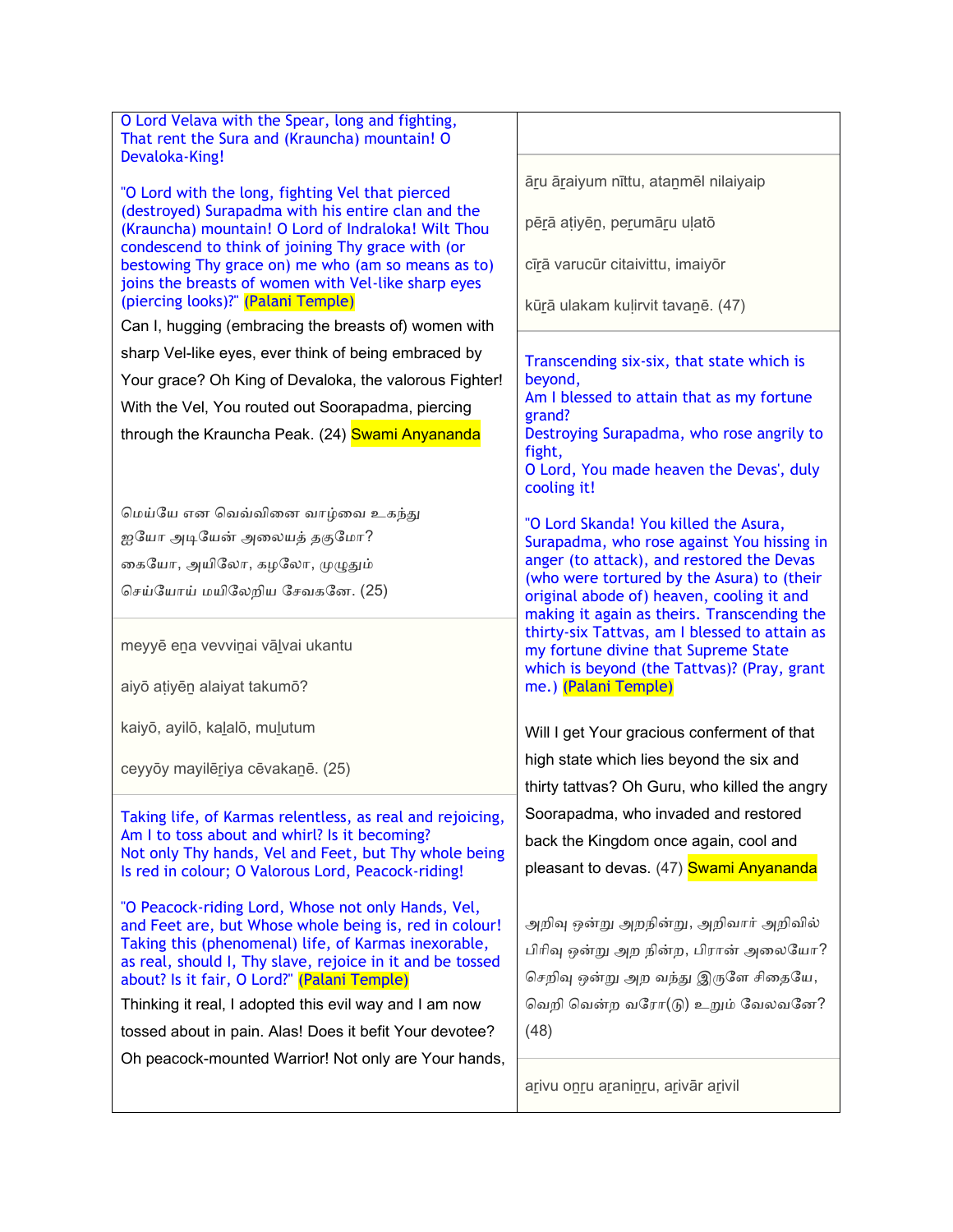| Your Vel, and your anklet, but everything emits a | pirivu onru ara ninra, pirān alaiyō?                                                                                                                                                                                                                                                                                                                                                                                                                                                                                                                            |
|---------------------------------------------------|-----------------------------------------------------------------------------------------------------------------------------------------------------------------------------------------------------------------------------------------------------------------------------------------------------------------------------------------------------------------------------------------------------------------------------------------------------------------------------------------------------------------------------------------------------------------|
| reddish glow! (25) Swami Anyananda                | cerivu onru ara vantu irulē citaiyē,                                                                                                                                                                                                                                                                                                                                                                                                                                                                                                                            |
| cēvakan = Warrior                                 |                                                                                                                                                                                                                                                                                                                                                                                                                                                                                                                                                                 |
|                                                   | veri venra varō(tu) urum vēlavanē? (48)                                                                                                                                                                                                                                                                                                                                                                                                                                                                                                                         |
|                                                   | Ceasing from every knowledge, those who<br>know, O Lord,<br>Dost Thou not, in their intelligence,<br>inseparably stand?<br>Their relations coming to nought and<br>darkness destroyed,<br>O Velava! Thou abideth in them who their<br>delusion have conquered.                                                                                                                                                                                                                                                                                                  |
|                                                   | "In the consciousness (intelligence) of those<br>who know, duly ceasing from all (sensory)<br>knowing, dost Thou not, O Lord, stand (in<br>union) without the least separation? (And<br>when this practice is repeated and<br>intensified) Every (worldly, external)<br>relation (due to Vikshepa) coming to<br>nought, and the darkness (of the veil or<br>Avarana) being destroyed, they overcome<br>their delusion (Avidya); and, with them, O<br>Lord Velayudha, Thou abideth (forever)."<br>(Palani Temple)<br>The Wise -- shedding all worldly knowledge, |
|                                                   | cutting the bondage to close relations, the                                                                                                                                                                                                                                                                                                                                                                                                                                                                                                                     |
|                                                   | veil of ignorance being shattered, all                                                                                                                                                                                                                                                                                                                                                                                                                                                                                                                          |
|                                                   | delusions being given up, in their midst you                                                                                                                                                                                                                                                                                                                                                                                                                                                                                                                    |
|                                                   | abide. Further, when the jñānis cast away                                                                                                                                                                                                                                                                                                                                                                                                                                                                                                                       |
|                                                   | completely the Jīva-sense (ego-sense) and                                                                                                                                                                                                                                                                                                                                                                                                                                                                                                                       |
|                                                   | realize You by Brahmic wisdom, You stand                                                                                                                                                                                                                                                                                                                                                                                                                                                                                                                        |
|                                                   | merged in their consciousness. (48) Swami                                                                                                                                                                                                                                                                                                                                                                                                                                                                                                                       |
|                                                   | Anyananda                                                                                                                                                                                                                                                                                                                                                                                                                                                                                                                                                       |
|                                                   | தன்னந் தனி நின்றது, தான் அறிய<br>இன்னம் ஒருவர்க்கு இசைவிப் பதுவோ?<br>மின்னும் கதிர்வேல் விகிர்தா நினைவார்<br>கின்னம் களையும் கிருபை சூழ் சுடரே. (49)                                                                                                                                                                                                                                                                                                                                                                                                            |
|                                                   | tannan tani ninratu, tān ariya                                                                                                                                                                                                                                                                                                                                                                                                                                                                                                                                  |
|                                                   | innam oruvarkku icaivip patuvō?                                                                                                                                                                                                                                                                                                                                                                                                                                                                                                                                 |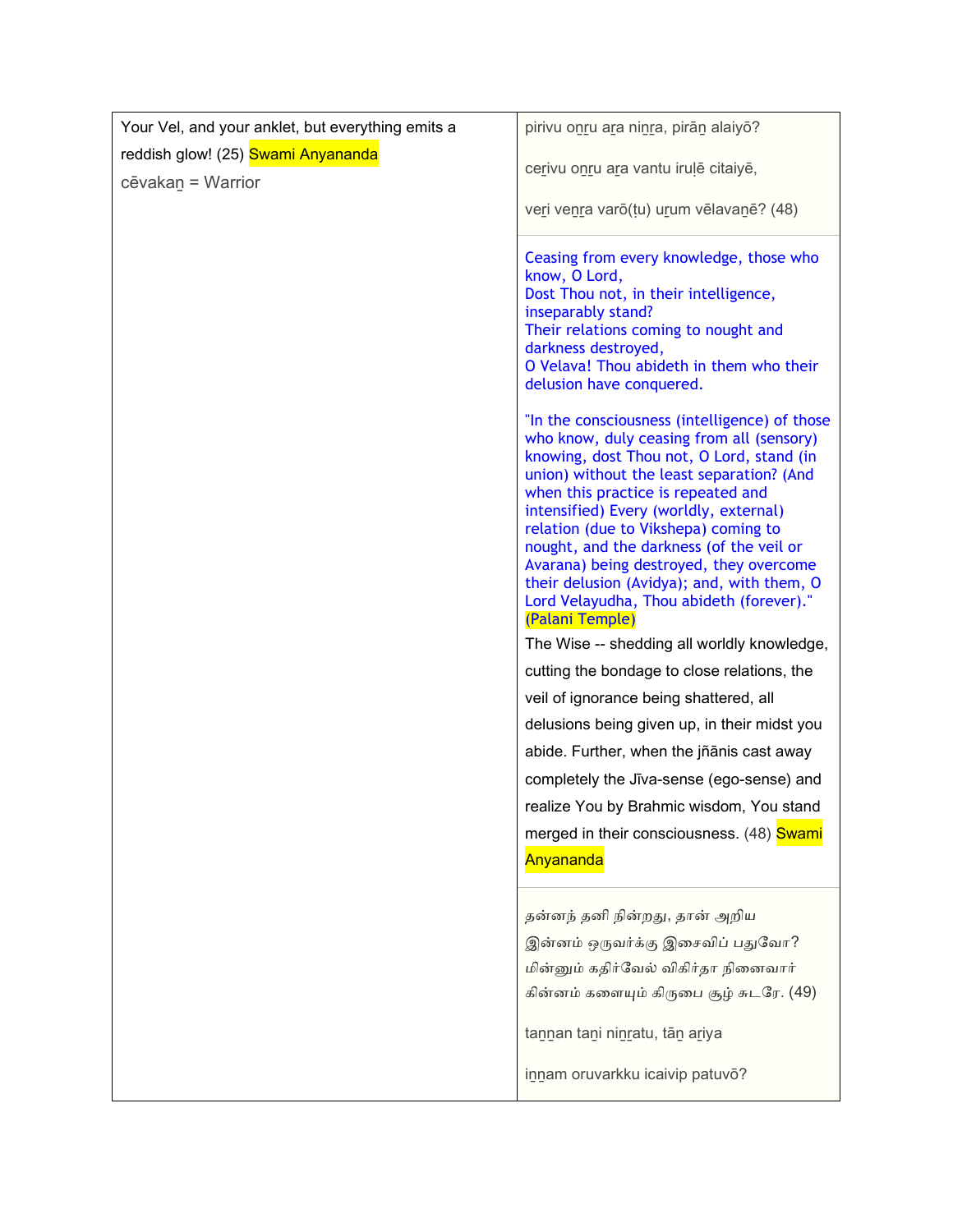| minnum katirvēl vikirtā ninaivār                                                                                                                                                                                                                                                                                                                                                         |
|------------------------------------------------------------------------------------------------------------------------------------------------------------------------------------------------------------------------------------------------------------------------------------------------------------------------------------------------------------------------------------------|
| kinnam kalaiyum kirupai cūl cutarē. (49)                                                                                                                                                                                                                                                                                                                                                 |
| That which Is by Itself, by oneself is It to<br>be realized;<br>To yet another can that (Experience) be<br>disclosed?<br>O Lord with the twinkling Light-Vel and of<br>forms varied!<br>Misery-Remover of those that think, O<br>Resplendence, grace-surrounded!                                                                                                                         |
| "O Lord of twinkling self-luminous Vel, with<br>forms varied! O Grace-surrounded<br>Resplendence, that removes the misery (of<br>Samsara) of those that think (of Thee)!<br>That (Supreme Reality) which is Alone by<br>Itself (i.e., One without a second) is to be<br>realized by oneself (by being It); can It (or<br>that Experience) be related to yet<br>another!" (Palani Temple) |
| Lord, holding the Vel radiating light! The                                                                                                                                                                                                                                                                                                                                               |
| merciful effulgent Presence that removes                                                                                                                                                                                                                                                                                                                                                 |
| the miseries of those who meditate on You!                                                                                                                                                                                                                                                                                                                                               |
| Can one describe to others understanding                                                                                                                                                                                                                                                                                                                                                 |
| That Being, standing alone unattached?                                                                                                                                                                                                                                                                                                                                                   |
| (49) Swami Anyananda                                                                                                                                                                                                                                                                                                                                                                     |
| மதி கெட்டு, அறவாடி, மயங்கி, அறக்                                                                                                                                                                                                                                                                                                                                                         |
| கதி கெட்டு அவமே கெடவோ கடவேன்?                                                                                                                                                                                                                                                                                                                                                            |
| நதி புத்திர ஞான சுகாதிப அத்                                                                                                                                                                                                                                                                                                                                                              |
| திதி புத்திரர் வீறு அடு சேவகனே. (50)                                                                                                                                                                                                                                                                                                                                                     |
| mati kettu, aravāti, mayanki, arak                                                                                                                                                                                                                                                                                                                                                       |
| kati kettu avamē ketavō katavēn?                                                                                                                                                                                                                                                                                                                                                         |
| nati puttira ñāna cukātipa at                                                                                                                                                                                                                                                                                                                                                            |
| titi puttirar vīru atu cēvakanē. (50)                                                                                                                                                                                                                                                                                                                                                    |
| Reasoning lost, enervated and deluded<br>most,<br>Losing the Goal of virtuous life, shall I in<br>vain be lost?                                                                                                                                                                                                                                                                          |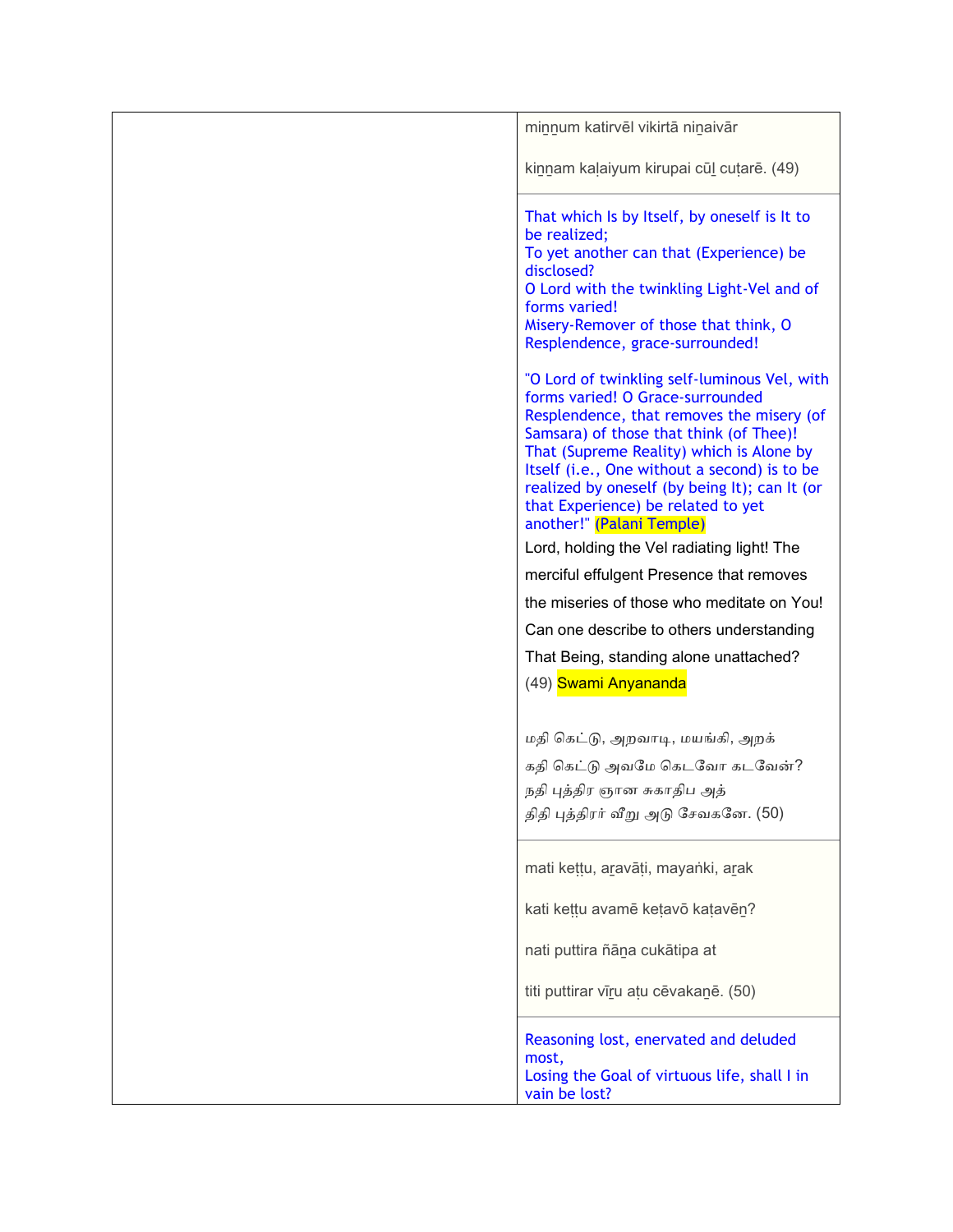O Son of Ganga, Lord of Wisdom-Bliss, and the Great! Diti's sons' prowess destroyer, O Lord of Might!

"O Son of river (Ganga)! O Lord of Wisdom-Bliss! O Hero, Who vanquished the prowess of the sons of Diti! Intellect confounded, much distressed (in mind) and deluded, losing that great Blessedness (of Anubhuthi) which accrues from a virtuous or righteous life, am I to be lost in vain? (No; it cannot happen.)" (Palani Temple)

Intellect being dimmed, the mind weakening, being in a comatose state and having lost the way to Salvation, I ask, is it my fate to remain ruined? Oh Son of Ganga, the Master of Divine Bliss! Oh Valorous One who destroyed the asuras completely! (50) Swami Anyananda

உருவாய் அருவாய், உளதாய் இலதாய், மருோய் மைராய், மணியாய் ஒைியாய்க், கருவாய் உயிராய்க், கதியாய், விதியாய்க், குருவாய் வருவாய், அருள்வாய் குகனே. (51)

uruvāy aruvāy, uḷatāy ilatāy,

maruvāy malarāy, maniyāy oliyāyk,

karuvāy uyirāyk, katiyāy, vitiyāyk,

kuruvāy varuvāy, aruḷvāy kukaṉē. (51)

With form and formless, what is not and what is, Flower and fragrance, gem and radiance, Body and soul, Salvation and rules of righteousness,

O Lord, Who comes (as all and) as Guru! O Guha! Bestow Thy Grace.

"O Almighty Lord Guha! O Supreme Being, Who comes (as all these which are) with